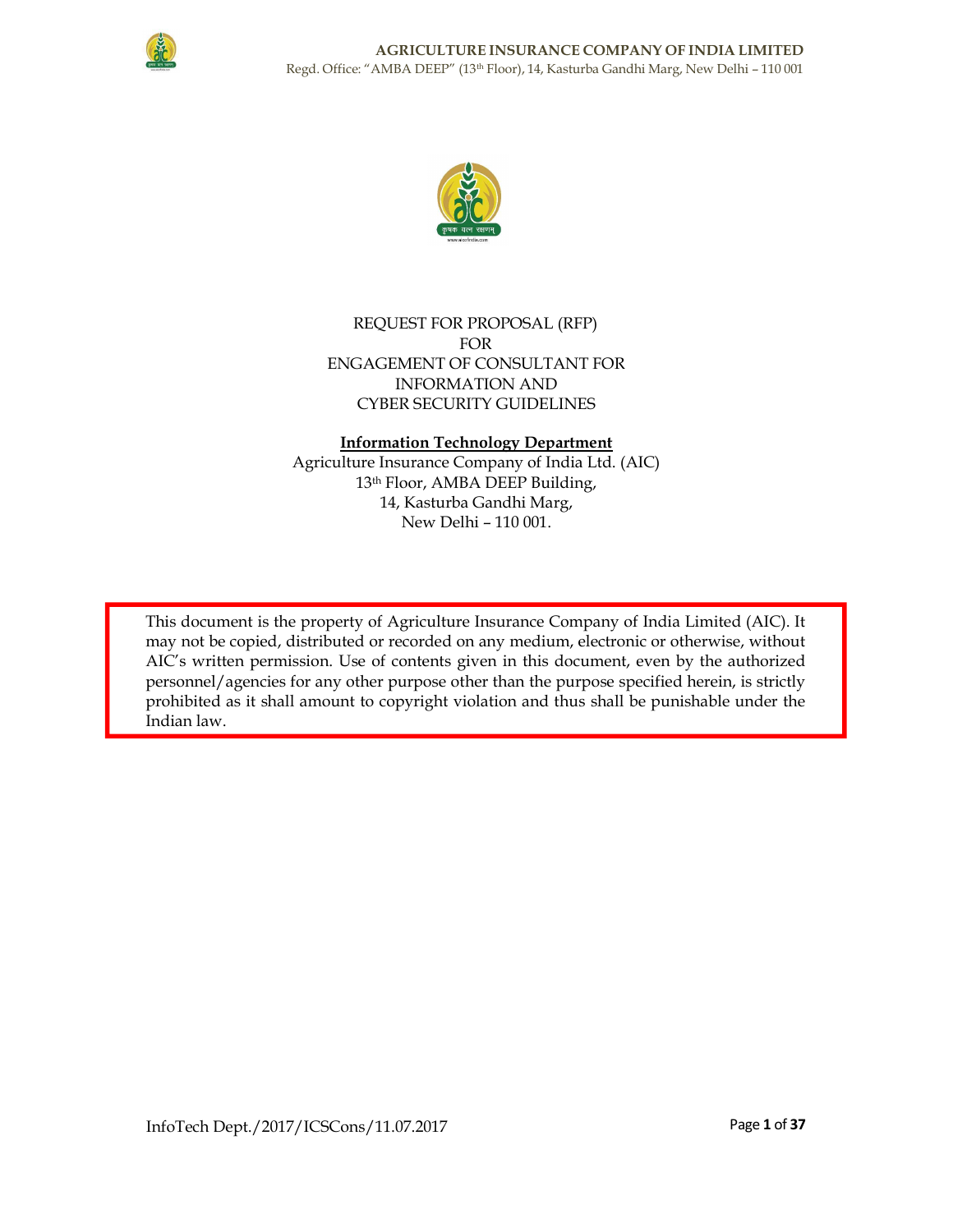

# THIS RFP DOCUMENT IS NOT TRANSFERABLE

Bidders are advised to study the RFP document carefully. Submission of Bid shall be deemed to have been done after careful study and examination of the RFP document with full understanding of its implications.

The response to this RFP should be full and complete in all respects. Incomplete or partial Bids shall be rejected. The Bidder must quote for all the items asked for in this RFP.

The Bidder shall bear all costs associated with the preparation and submission of the Bid, including cost of presentation and demonstration for the purposes of clarification of the Bid, if so desired by AIC. AIC will in no case be responsible or liable for those costs, regardless of the conduct or outcome of the bidding process.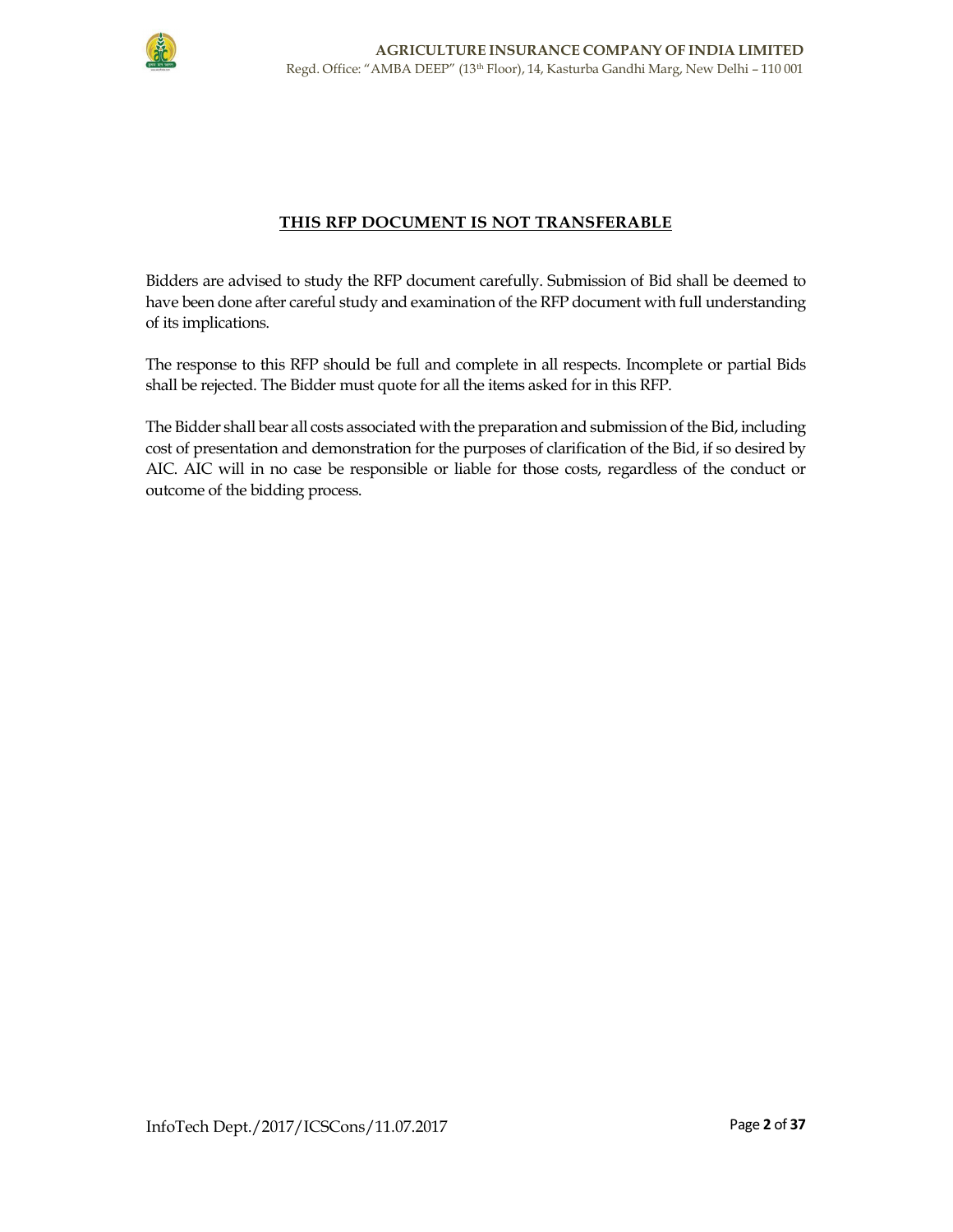

# DISCLAIMER

The Company and/or its employees disclaim all liability from any loss or damage, whether foreseeable or not, suffered by any bidder/person acting on or refraining from acting because of any information including statements, forecasts, estimates or projections contained in this document or conduct ancillary to it whether or not the loss or damage arises in connection with any omission, negligence, default, lack of care or misrepresentation on the part of Company and/or any of its officers, employees.

This document is not an offer made by AIC but an invitation for response based on which the Company may further evaluate the response or call for more responses from other bidders. The Company has the right to ask for other competitive bids and can award any part or complete work to another bidder whomsoever they feel eligible for the same, taking into consideration the price and quality.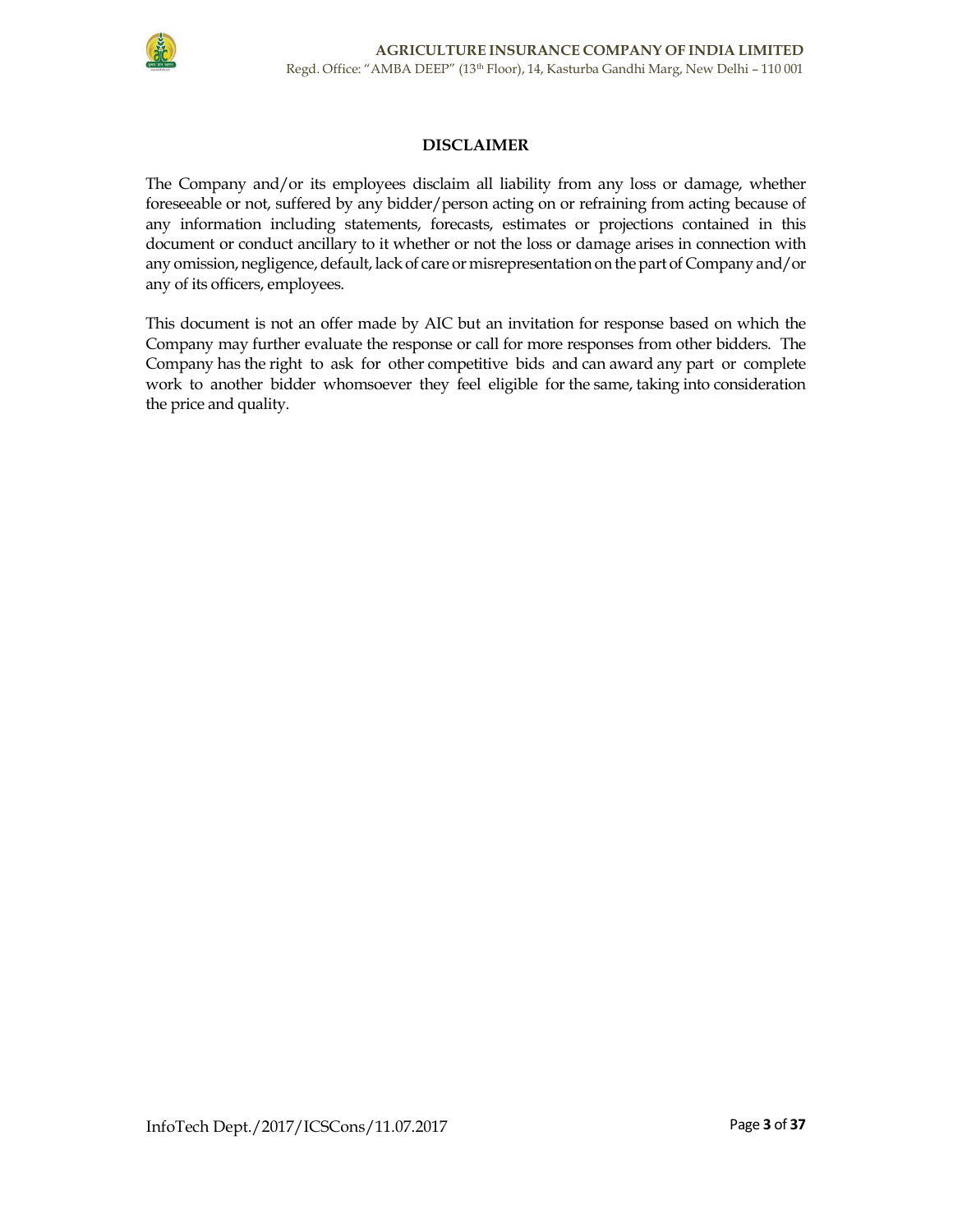

Regd. Office: "AMBA DEEP" (13th Floor), 14, Kasturba Gandhi Marg, New Delhi - 110 $001\,$ 

| 1.  |  |
|-----|--|
| 2.  |  |
| 3.  |  |
| 4.  |  |
| 5.  |  |
| 6.  |  |
| 7.  |  |
| 8.  |  |
| 9.  |  |
| 10. |  |
|     |  |
|     |  |
|     |  |
|     |  |
|     |  |
|     |  |
|     |  |
|     |  |
|     |  |
|     |  |
|     |  |
|     |  |
|     |  |
|     |  |
|     |  |
|     |  |
|     |  |
|     |  |
|     |  |
|     |  |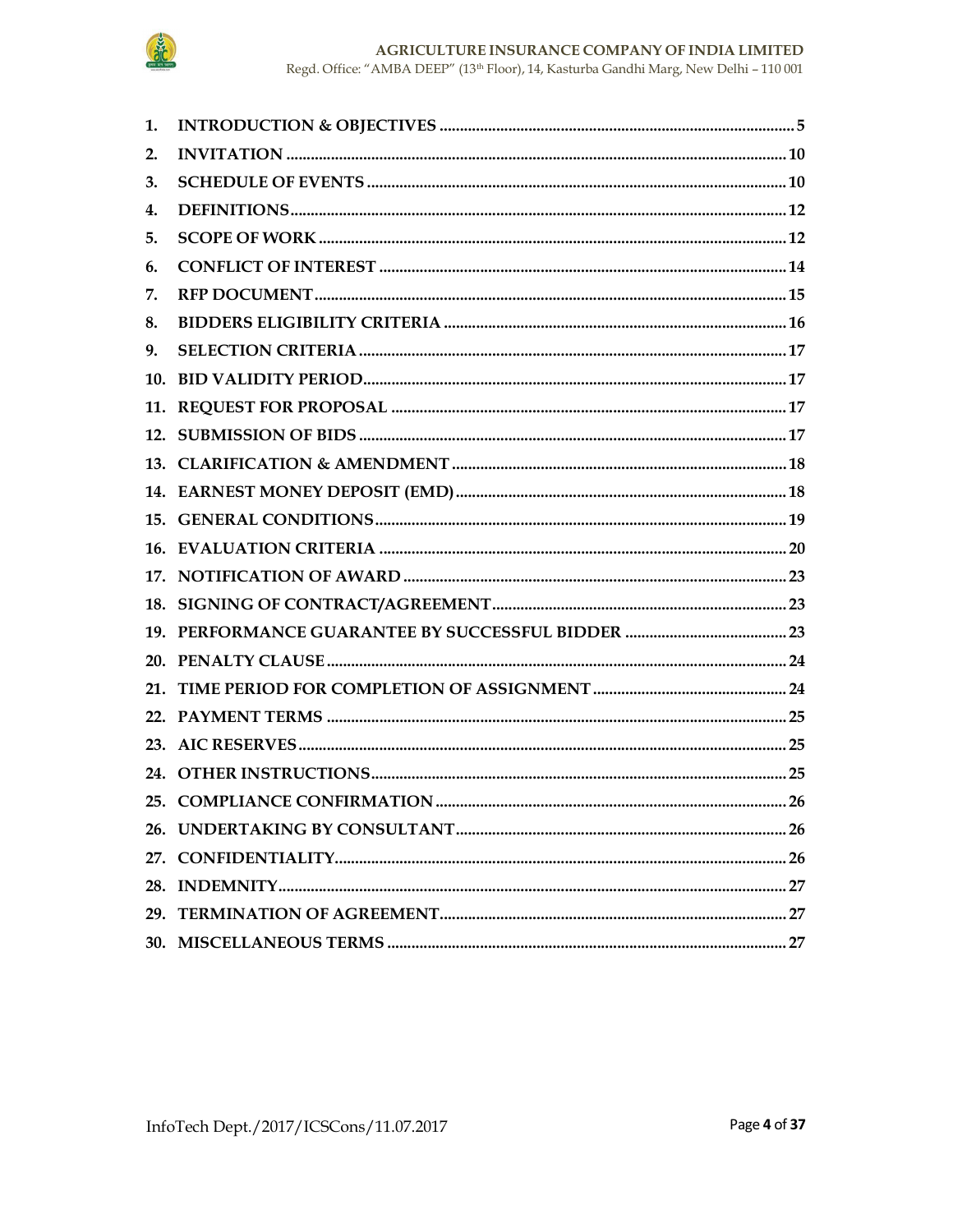

### 1. Introduction & Objectives

### 1.1 About AIC

Agriculture Insurance Company of India Limited (AIC) has been formed under the aegis of the Government of India and promoted by 6 Public Sector Companies as a specialty Crop Insurance provider to the Indian farming community. AIC was incorporated on 20<sup>th</sup> December, 2002 with an Authorized Share Capital of INR 15 billion and a Paid-up Capital of INR 2 billion. AIC commenced business operations from 1st April, 2003, by taking over Crop Insurance operations from its major Promoter, General Insurance Corporation of India.

Currently, AIC covers 25 million farmers under its various crop insurance schemes, making it by far the largest Crop Insurance Company in the world. Of these, more than 86% belong to the small & marginal category. The major challenge was to reach the remotest farmer in the country and service him at an affordable cost. If every last- mile farmer is to be reached by AIC or viceversa, the service loading on the premium ticket would become financially crippling to him.

Since our Company is engaged in the service of the farming community of the country, the overwhelming majority of whom are poor, we have modeled our resource pattern in accordance with those economic compulsions. Accordingly, to keep our management costs to the ground, AIC functions with only around 300 employees on the rolls, but insures around 25 million farmers. We operate out of 18 Regional Offices, but have to deal with around 150 thousand Bank Branches & Primary Agricultural Co-op. Societies at the grassroots level.

### 1.2 Purpose

The company invites Request for Proposal (RFP) from bidders of repute and proven track record to assist in the implementation and administration of IRDA Information and Cyber Security Compliance issued by IRDA "Guidelines on Information and Cyber Security" vide the circular No. IRDA/IT/GDL/MISC/082/04/2017 dated 07.04.2017.

The following are the key high-level Service objectives that AIC desires to achieve through Information and Cyber Security services:

- i. Preparation of Gap Analysis Report basis IRDAI guideline
- ii. Formulation of Cyber Crisis Management Plan
- iii. Finalization of Board Approved Information & Cyber Security Policy
- iv. Formulation of Information and Cyber Security Assurance Programme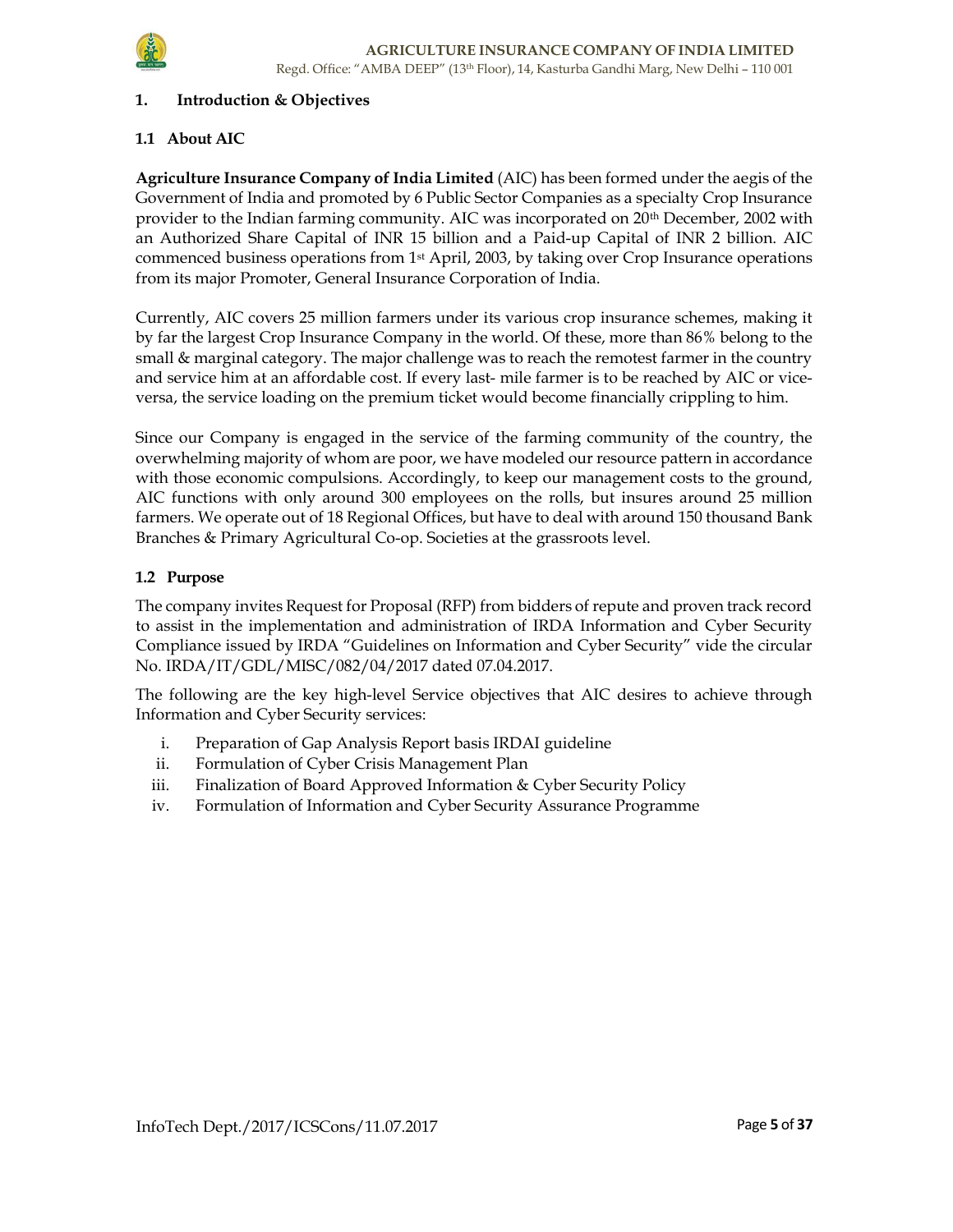

### 1.3 Current IT landscape under Project "ANNAPOORNA"

AIC embarked upon enterprise wide IT transformation initiative called ANNAPOORNA. TCS was awarded the project and work commenced in August 2009.

Project aimed at turn-key computerization of identified activities of AIC comprising of market facing as well as support functions like Finance, HR, etc. TCS was single point of responsibility for supply, development, implementation and life cycle support for Application Software, Hardware, hosting, and other services etc.

Project ANNAPOORNA, the end-to-end, web-based, integrated, online project, was envisioned as an enabler for streamlining the business processes of the Company and to automate the operational and administrative functions. It covered the whole gamut of IT needs of the Company, from Hardware and Software to Networking and Support.

 $SL.$  Functional Applications Product & Technology Major Modules  $\begin{array}{ccc} 1 & \text{Business} \\ \end{array}$  Operations Application TCS-B@NCS J2EE framework over Oracle Database Product Definition, Policy Issuance, Customer Self Service, Claims Management , , etc. 4 Financial Management Application Oracle E- Business Suite & Credence Software Accounting, Budgeting, Investment, Taxation, Procurement Management, Asset Management, Statutory Reporting, etc. 5 Business Intelligence & Management Dashboard Oracle Business Intelligence Enterprise Edition Data Capture, Analytics, Flexi-Reporting , Dashboard, etc. <sup>6</sup>Human Resource Mgmt. Application TCS-Energise J2EE framework over Oracle Database Employee Record Management, Payroll, Settlement & Pension, Leaves & Attendance, Loans & Advances, Claims Management, Non-core Benefit Management, Employee Progression, Training & Development, Recruitment, Employee Self Service, etc. 10 Knowledge Mgmt. Application Microsoft Office SharePoint Server E-Library, Knowledge Capture, Parliamentary Questions, etc. 11 Interactive Portal Online Window for E-Services

The full Application Stack under Project ANNAPOORNA is presented in the following table: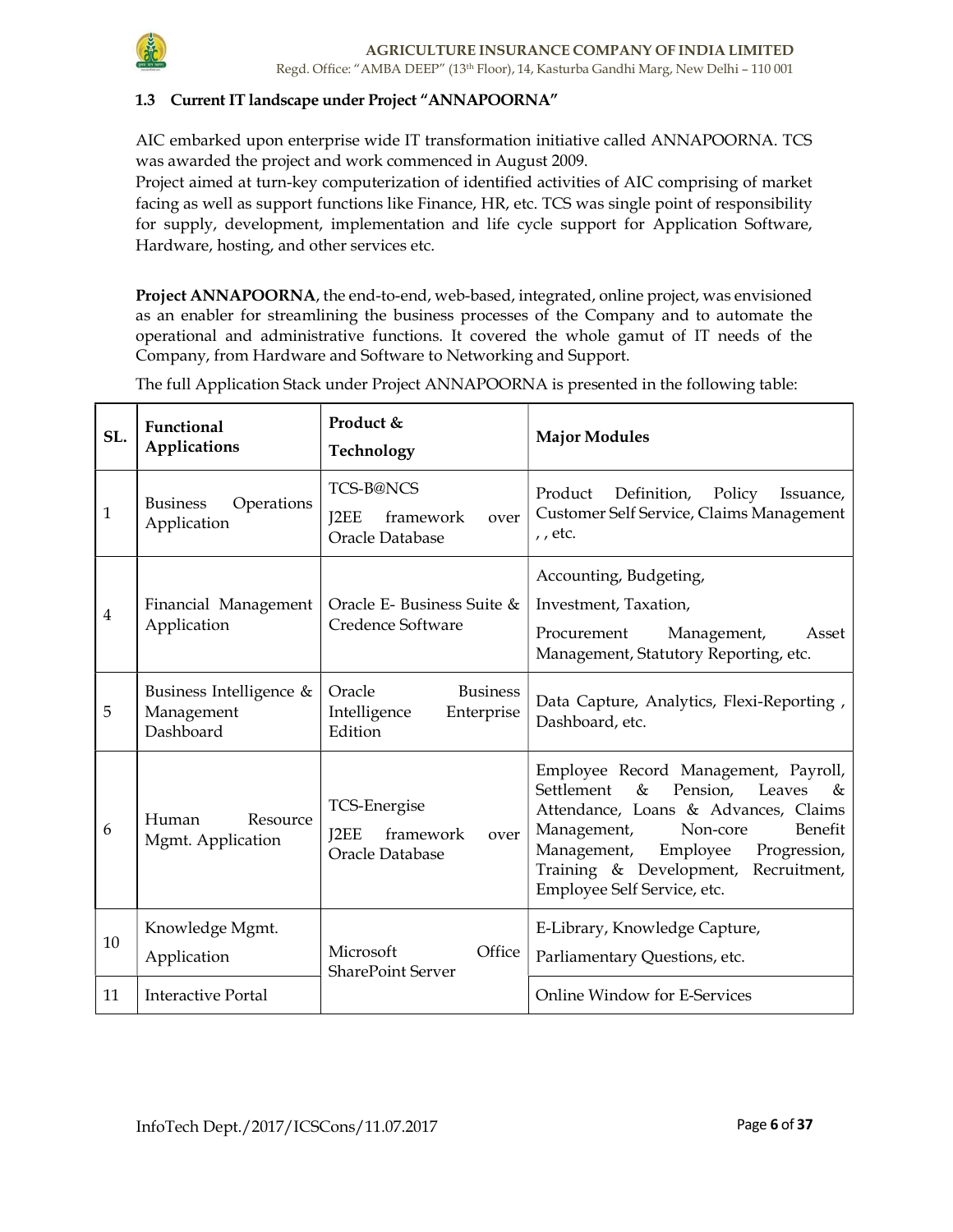

The above applications are implemented through various Servers, Routers & Firewall, highlights are as detailed below: -

| SL | <b>OEM</b>    | <b>Hardware Item</b>                    |
|----|---------------|-----------------------------------------|
| 1  | <b>CISCO</b>  | Core Switches                           |
| 2  | Juniper       | L-2 Switches                            |
| 3  | <b>ORACLE</b> | OPCA (Oracle Private compute appliance) |
| 4  | Oracle        | T 5-2 Servers                           |
| 5  | Oracle        | FS 1 Storage                            |
| 6  | Mcafee        | Firewall & Antivirus                    |
| 7  | Oracle        | Tape Library                            |
| 8  | HP            | HP tipping point                        |

The Project also includes value-added Satellite Services detailed as below:-

|   | Server<br>Hosting<br>Data<br><sub>on</sub><br>Centre | 6 Rack space in both DC & DR, wherein Hardware i.e. Router, Servers,<br>Firewall and other components etc. have been installed. The Data Centre<br>facility is being provided by M/s SIFY. Data Centre located in Bangalore<br>and Disaster Recovery Centre is in Noida. |
|---|------------------------------------------------------|--------------------------------------------------------------------------------------------------------------------------------------------------------------------------------------------------------------------------------------------------------------------------|
|   | Email                                                | Microsoft exchange Email solution provided by M/s RICOH                                                                                                                                                                                                                  |
| З | Managed<br><b>IT Services</b>                        | CCM.net-automated tool for online reporting, Nagios tool - automatic<br>recording the Average Monthly Packet Loss deployed                                                                                                                                               |

Project ANNAPOORNA inter-connects all the AIC touch points through a high speed MPLS network. It also connects AIC to the outside world through a single internet pipe, secured by state-of-the-art Firewalls, Intrusion Detection/Prevention Systems, 2-factor Authentication, etc.".

Network Provider is M/s SIFY technologies. Connected Locations through SIFY MPLS : 18 ROs, Head office, DC (Bangalore) - ILL & MPLS, DR (Noida) – ILL & MPLS, DC-DR (P2P), TCS Development Center, Kolkata; WIPRO Development Center, Bangalore; ICC Links (under deployment) – Hyderabad & Mumbai.

The Project was architected as a **seamlessly integrated eco-system** to provide a single view of data in an info secure environment. All Applications and Databases are hosted centrally at a Data Center and mirrored at a Disaster Recovery Center, located in different seismic zones.

# 1.4 New InfoTech Project "SEWA

AIC is going ahead with new InfoTech Project "SEWA". SEWA consists of a bouquet of applications and services which shall be developed/customized/procured on cutting edge technology catering to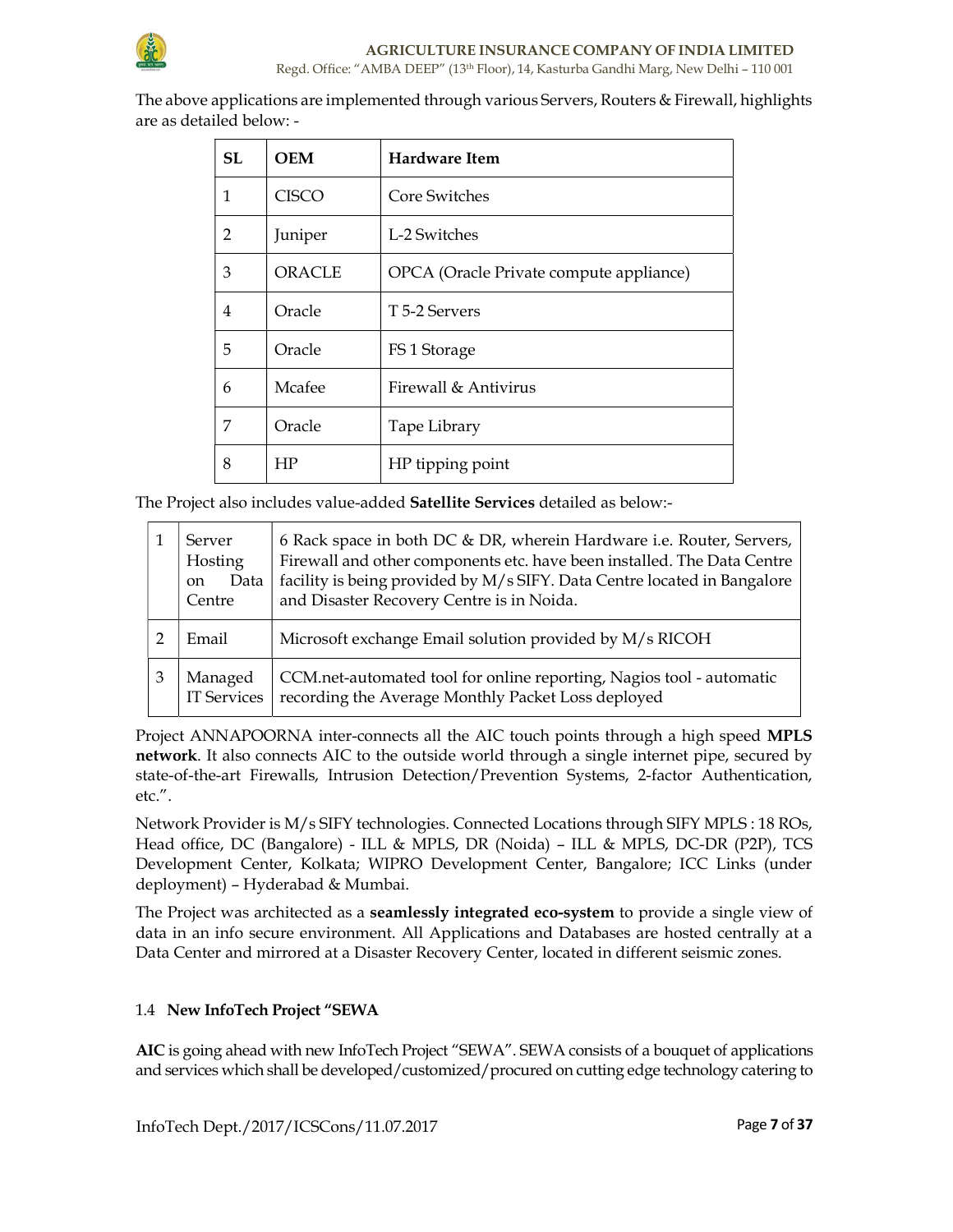

the varied and agile business needs to AIC and will invigorate AIC's control over its IT enablement, and is in initial phase of development. The selected Implementation vendor is M/s WIPRO. The brief components/Solutions are as below-

| <b>Solution Component</b>                                                             | Technology/Tool                                                                                                                                      |  |
|---------------------------------------------------------------------------------------|------------------------------------------------------------------------------------------------------------------------------------------------------|--|
| <b>Core Insurance Solution</b>                                                        | Java (Bespoke)                                                                                                                                       |  |
| External Portals (Channel Partner,<br>Farmer and Field Investigator)                  | Java (Bespoke)                                                                                                                                       |  |
| <b>Web Server</b>                                                                     | <b>IBM Http Server</b>                                                                                                                               |  |
| <b>JEE Application Server</b>                                                         | IBM Websphere Application Server                                                                                                                     |  |
| Application (Channel<br>Mobile<br>Partner,<br>Farmer<br>and<br>Field<br>Investigator) | Hybrid application using IBM MobileFirst Platform                                                                                                    |  |
| <b>Transaction Data Store</b>                                                         | MySQL Enterprise Edition                                                                                                                             |  |
| <b>Reporting &amp; Dashboard</b>                                                      | Jasper BI                                                                                                                                            |  |
| <b>BI</b> Reporting                                                                   | Oracle Business Intelligence (Existing solution)                                                                                                     |  |
| <b>Document Management</b>                                                            | NewGen OmniDocs                                                                                                                                      |  |
| <b>BPM &amp; Workflow</b>                                                             | NewGen iBPS                                                                                                                                          |  |
| Scanning                                                                              | NewGen OmniScan                                                                                                                                      |  |
| <b>Rules Engine</b>                                                                   | Drools                                                                                                                                               |  |
| <b>Integration - API Gateway</b>                                                      | <b>Armure API Gateway</b>                                                                                                                            |  |
| <b>Integration - ESB</b>                                                              | <b>IBM</b> Integration Bus                                                                                                                           |  |
| <b>2 Factor Authentication</b>                                                        | <b>Armure Authentication Manager</b>                                                                                                                 |  |
| ETL                                                                                   | <b>Talend Data Integration</b>                                                                                                                       |  |
| <b>Job Scheduling</b>                                                                 | <b>BMC Control-M</b>                                                                                                                                 |  |
| Data Archival                                                                         | Virmati Data Archival & Retrieval Solution                                                                                                           |  |
| <b>Enterprise Management</b>                                                          | BMC Enterprise Management - Remedy for ITSM,<br>Discovery (ADDM) , Truesight Operation Manager<br>(monitoring), Server Automation, Client Management |  |
| Performance<br>Application<br>Management                                              | Appnomics AppsOne                                                                                                                                    |  |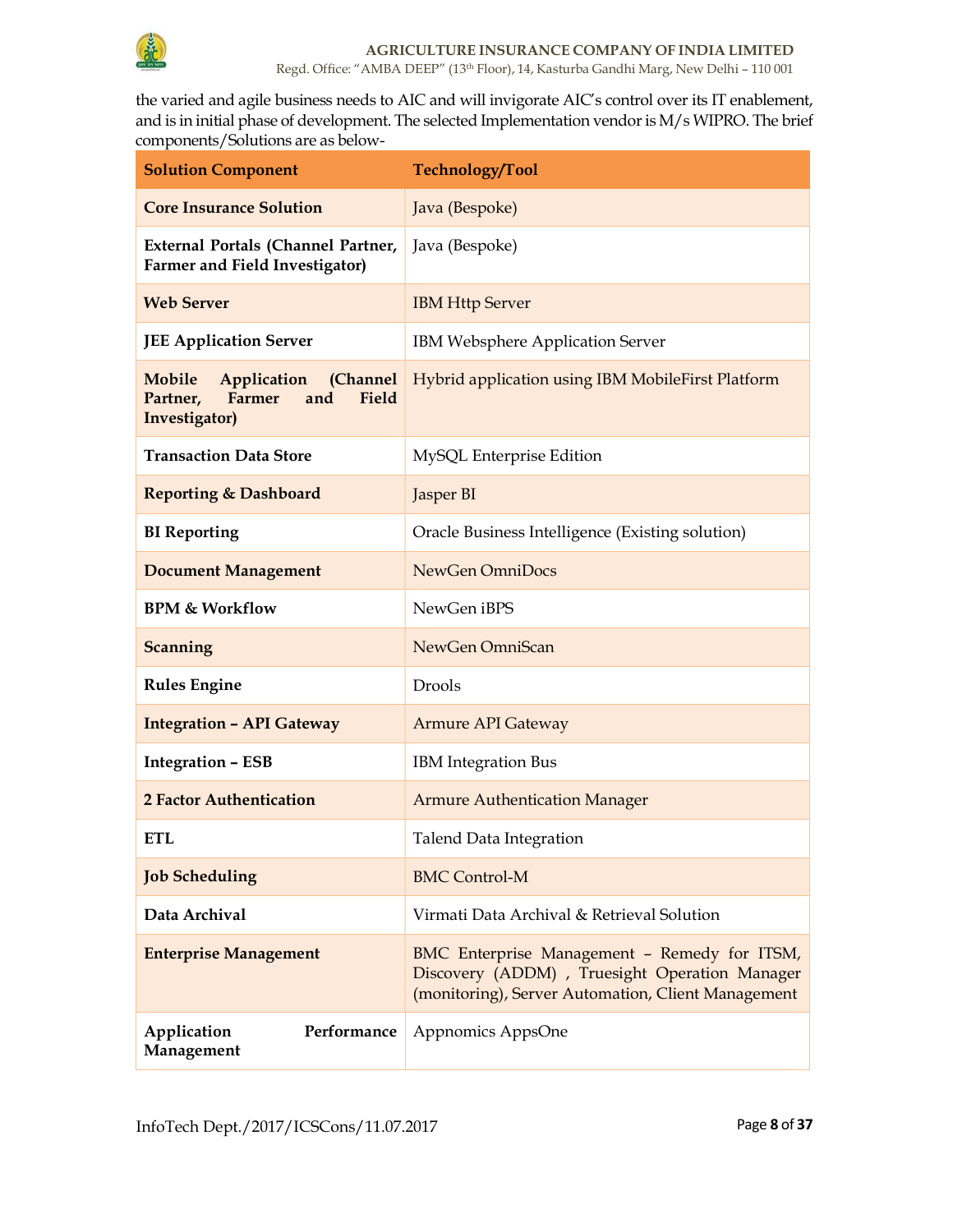

Below is the Hardware details for DC & DR site under Project SEWA.

# DC H/W Details

- i. C5108 Chassis
- ii. CISCO UCS C240 M4S
- iii. SAN Switches
- iv. NetApp 8060 Storage
- v. SL150 Library
- vi. UCS B200 M4 (Blade Servers)
- vii. Palo Alto 5050
- viii. Arbor APS 2600
- ix. Imperva DAM (4510)
- x. SIEM Logger
- xi. HSM
- xii. Array AVX 3600

### DR H/W Details

- i. UCS C5108 Chassis
- ii. CISCO UCS C240 M4S
- iii. SAN Switches
- iv. NetApp 8060 Storage
- v. SL150 Library
- vi. UCS B200 M4 (Blade Servers)
- vii. Palo Alto 5050
- viii. Arbor APS 2600
- ix. Imperva DAM (4510)
- x. SIEM Logger
- xi. HSM
- xii. Array AVX 3600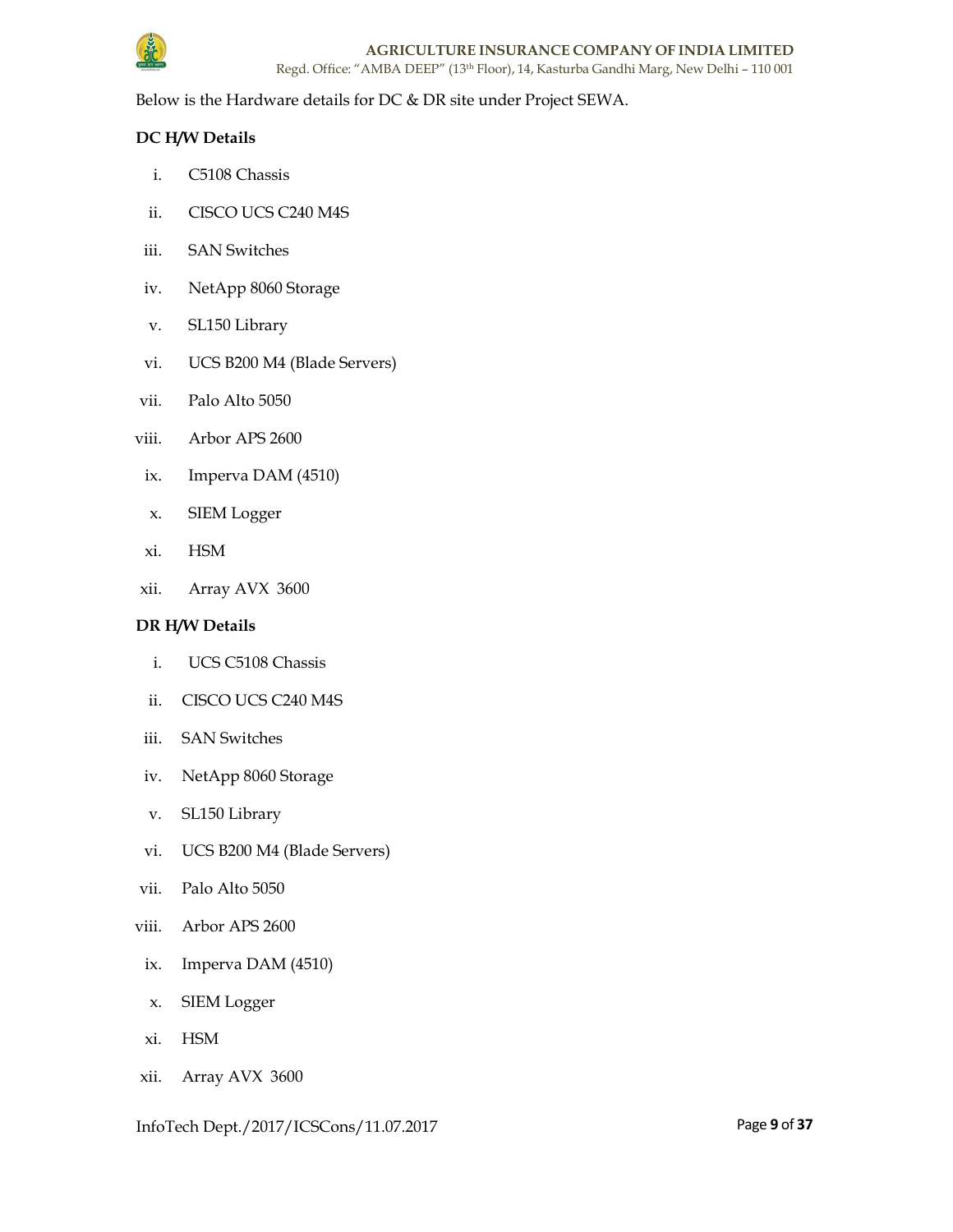

### 2. Invitation

The bidders are invited to submit their proposal in response to this RFP. This RFP seeks proposal from Bidders, who have the necessary experience, capability & expertise to provide security services adhering to AIC's requirement outlined in this RFP.

AIC reserves the right to amend, modify, add, delete, accept or cancel in part or full any conditions or specification of all proposals/ bids, without assigning any reason thereof at any time during the tender process. Each party shall be entirely responsible for its own costs and expenses that are incurred while participating in the RFP, subsequent presentations, site visits and contract negotiation processes.

| <b>Schedule of Events</b><br>3.                                                   |                                                                                                                                                                                                                                                                                                           |  |  |
|-----------------------------------------------------------------------------------|-----------------------------------------------------------------------------------------------------------------------------------------------------------------------------------------------------------------------------------------------------------------------------------------------------------|--|--|
| <b>General Details</b>                                                            |                                                                                                                                                                                                                                                                                                           |  |  |
| <b>RFP Number</b>                                                                 | Infotech Dept./2017/ICSCons/11.07.2017                                                                                                                                                                                                                                                                    |  |  |
| <b>Department Name</b>                                                            | AIC-HO InfoTech Department                                                                                                                                                                                                                                                                                |  |  |
| <b>Mode of RFP Submission</b>                                                     | Offline                                                                                                                                                                                                                                                                                                   |  |  |
| <b>RFP</b> Type                                                                   | Open                                                                                                                                                                                                                                                                                                      |  |  |
| <b>Type of Contract</b>                                                           | <b>Services</b>                                                                                                                                                                                                                                                                                           |  |  |
| <b>Base Currency</b>                                                              | INR $(\bar{z})$                                                                                                                                                                                                                                                                                           |  |  |
| Consortium                                                                        | Not Allowed                                                                                                                                                                                                                                                                                               |  |  |
| <b>Key Dates</b>                                                                  |                                                                                                                                                                                                                                                                                                           |  |  |
| <b>Document Download Start Date</b>                                               | 11.07.2017. The document can be downloaded from AIC's<br>website http://www.aicofindia.com/                                                                                                                                                                                                               |  |  |
| Last<br>Date<br>and<br>time<br>for<br>submission of Pre-Bid Queries               | Pre bid queries must reach us on or before 17.07.2017 1:00<br>PM through E-mail on HOInfotechgroup@aicofindia.com                                                                                                                                                                                         |  |  |
| Last Date and Time for Bid<br>Submission                                          | 31.07.2017 till 01:00 PM                                                                                                                                                                                                                                                                                  |  |  |
| Date and Time for Technical Bid<br>Opening                                        | 31.07.2017 from 03:00 PM onwards<br>(Representatives of Bidders may be present during<br>opening of<br>Technical<br>Bid<br>however; Technical Bids would be<br>opened<br>even in the absence of any or all of the bidder's<br>representatives.<br>No separate Communication will be sent in this regard.) |  |  |
| <b>Declaration</b><br>of<br>Shortlisted<br>Bidder's for Commercial Bid<br>Opening | The list of eligible bidders will be published on AIC's<br>website                                                                                                                                                                                                                                        |  |  |
| Date and Time for Commercial<br><b>Bid Opening</b>                                | The actual dates will be published on AIC's website or<br>through email                                                                                                                                                                                                                                   |  |  |
| <b>Declaration of Successful Bidder</b>                                           | The result will be published on AIC's website                                                                                                                                                                                                                                                             |  |  |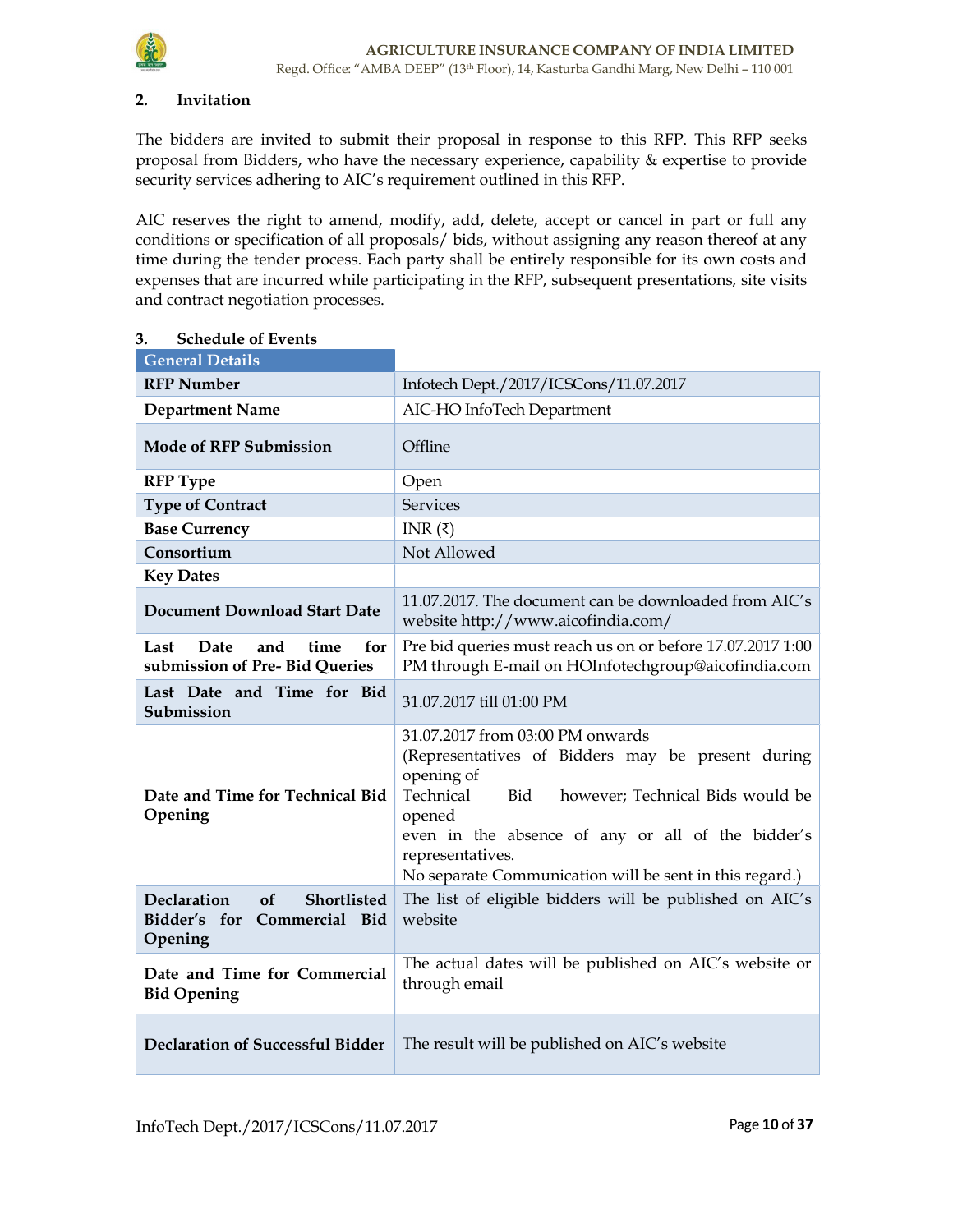

# AGRICULTURE INSURANCE COMPANY OF INDIA LIMITED

Regd. Office: "AMBA DEEP" (13th Floor), 14, Kasturba Gandhi Marg, New Delhi – 110 001

| Notification of Award and Issue<br>of Purchase Order | Within one months from the date of declaration of<br>successful bidder                                                                                                                                                                                                                                                                                                                  |  |  |
|------------------------------------------------------|-----------------------------------------------------------------------------------------------------------------------------------------------------------------------------------------------------------------------------------------------------------------------------------------------------------------------------------------------------------------------------------------|--|--|
| <b>Bid Validity Period (in Days)</b>                 | 90 days                                                                                                                                                                                                                                                                                                                                                                                 |  |  |
| be submitted<br><b>Documents</b><br>to<br>physically | Tender processing Fee (DD)<br>DD for EMD<br>Other documents supporting Eligibility Criteria, etc. as<br>per RFP.                                                                                                                                                                                                                                                                        |  |  |
| <b>Mode of Document Fee Payment</b>                  | Offline                                                                                                                                                                                                                                                                                                                                                                                 |  |  |
| <b>Mode of EMD Payment</b>                           | Offline                                                                                                                                                                                                                                                                                                                                                                                 |  |  |
| <b>Payment Details</b>                               |                                                                                                                                                                                                                                                                                                                                                                                         |  |  |
| Tender processing Fee<br>(Non-<br>refundable)        | ₹5,000/- (to be submitted along with Bid)                                                                                                                                                                                                                                                                                                                                               |  |  |
| <b>EMD Amount</b>                                    | ₹50,000/ - (to be submitted along with Bid)                                                                                                                                                                                                                                                                                                                                             |  |  |
| EMD Payable to & at                                  | As per RFP                                                                                                                                                                                                                                                                                                                                                                              |  |  |
| Performance Bank Guarantee                           | 10% of the Contract Value                                                                                                                                                                                                                                                                                                                                                               |  |  |
| <b>Other Details</b>                                 |                                                                                                                                                                                                                                                                                                                                                                                         |  |  |
| <b>Eligibility Criteria</b>                          | As per RFP                                                                                                                                                                                                                                                                                                                                                                              |  |  |
| <b>General Terms and Conditions</b>                  | As per RFP                                                                                                                                                                                                                                                                                                                                                                              |  |  |
|                                                      | The bidders must fulfill the Eligibility criteria for being<br>eligible to bid.                                                                                                                                                                                                                                                                                                         |  |  |
| <b>Bid Submission Information</b>                    | The Demand Draft on account of tender processing fees<br>should be drawn on Scheduled Commercial bank in favor<br>of 'Agriculture Insurance Company of India Limited'<br>along with physical copies of all the documents<br>mentioned in the RFP in support of eligibility criteria etc.<br>must be received at the following address before the date<br>and time of submission of bid. |  |  |
|                                                      | sContact details of AIC:                                                                                                                                                                                                                                                                                                                                                                |  |  |
|                                                      | Deputy General Manager (IT Dept.)<br>Agriculture Insurance Company of India Limited<br>13th Floor, AMBADEEP Building,<br>14, Kasturba Gandhi Marg,<br>New Delhi - 110 001<br>Ph +91 11 46869800, Fax +91 11 46869815<br>Email - HOInfotechgroup@aicofindia.com                                                                                                                          |  |  |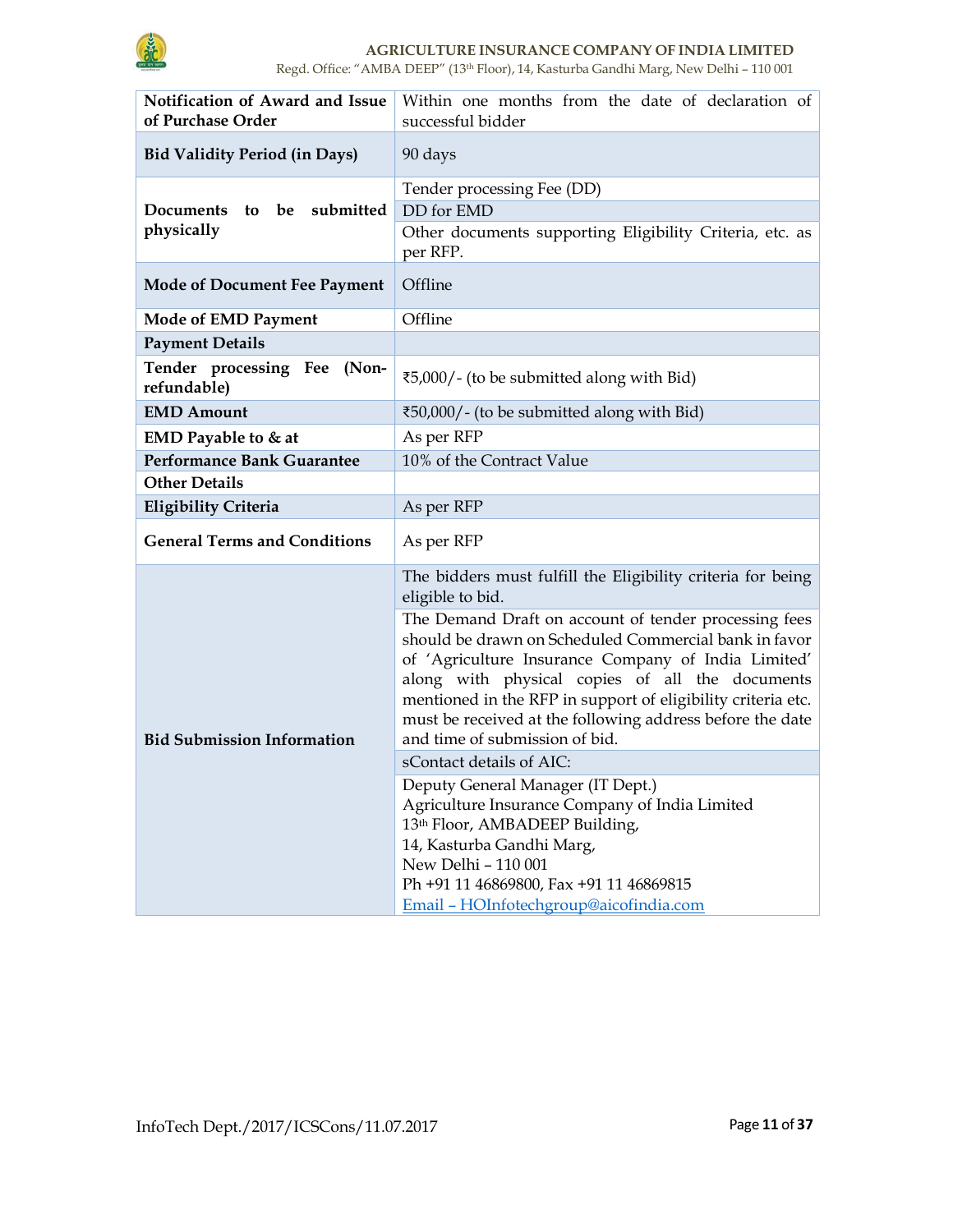

- 4. Definitions
- 1. "The Company" means "Agriculture Insurance Company of India Limited"/ "AIC".
- 2. "IRDAI" means "Insurance Regulatory and Development Authority of India".
- 3. "Bidder/Vendor /Information and Cyber Security Consultant (ICSCons)" means a bidder submitting the proposal in response to this RFP.
- 4. "Contract" means the contract signed by the parties and all the attached documents and the appendices including the addendums thereto.
- 5. "Day" means calendar day.
- 6. "Proposal" means the complete proposal including Technical Bid, the Commercial Bid, EMD, etc.
- 7. "RFP" means this "Request For Proposal" prepared by AIC.
- 8. "Assignment/job" means the work to be performed by the GSP pursuant to the contract.

The term, applicant, proposer and bidder have been used interchangeably in the RFP document.

### 5. Scope of Work

Refer to the IRDAI Guidelines on Information and Cyber Security vide the circular No. IRDA/IT/GDL/MISC/082/04/2017 dated 07.04.2017 as provided in ANNEXURE-1. The Bidder shall have to ensure AIC's Compliance to the guidelines/suggestions/regulations as mentioned in the IRDAI circular mentioned above (ANNEXURE 1). The timelines are mentioned below:-

| SL.            |                                                                                                       | <b>TIMELINES</b>                 |
|----------------|-------------------------------------------------------------------------------------------------------|----------------------------------|
| 1              | Preparation of Gap Analysis Report                                                                    | 15 Days after award of<br>lwork. |
| $\overline{2}$ | Formulation of Cyber Crisis Management Plan                                                           | 15 Days after award of<br>work.  |
| 3              | Finalization of Board approved Information & Cyber One month after award of<br><b>Security Policy</b> | work                             |
| $\overline{4}$ | Formulation of Information and Cyber Security Assurance Two month after award of<br>Programme         | work                             |

The Scope of work will include but not limited to testing of Applications, review of Information Security Policy & Procedures, Gap Assessment in IT security and Procedures, Assessment of Network Security & Information Security solutions, Vulnerability and Penetration testing, review of Data centers including physical visits, compliance with IRDAI, ISO 27001 & IT Act 2000, submission of reports.

The backbone IT infrastructure of the Company is located at the Data Centre at Bangalore and Disaster Recovery Centre at Noida, UP (both Sify facilities on lease/Collocated Data Centre Facilities).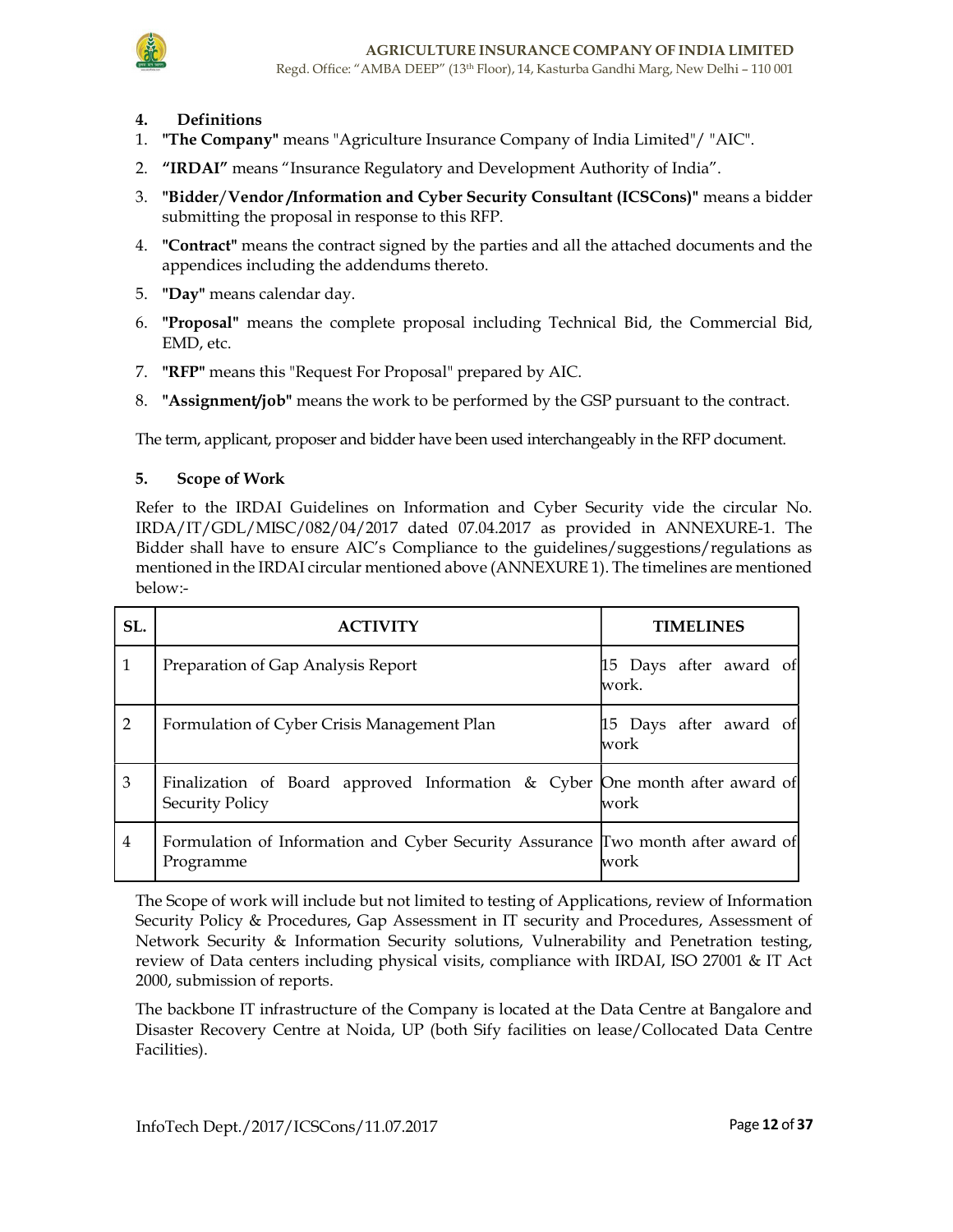

Information Security Management System- ISO/IEC 27001:2013 Certification (ISO 27001) with no. "IS 633026" was issued to AIC after successful completion of the Audit. However, for continuity of the certification, each year a Continuing Assessment Visit (CAV) is conducted successfully.

AIC shall provide below documents to selected successful bidder regarding the AIC's Information Security Management –

- 1. Information Management Policy (February 2015) with Annexures approved by our Board of Directors.
- 2. Information Security Policy Document
- 3. Information Security Policy Procedures Document
- 4. Information Security Management System (ISMS) Policy Manual
- 5. Risk Assessment Methodology and Reports Prepared for ISO 270001 compliance.
- 6. Statement of Applicability (SOA)
- 7. Controls Matrix .

Moreover, for compliance to all the guidelines as mentioned in the IRDA circular referred above AIC intends to engage suitable Consultant for analysing and apprising the Company by way of a Gap Analysis Report, etc. as mentioned in the Scope of Work.

Following outlines (indicative but not exhaustive) the scope of work to be carried out by the selected Bidder –

### a. Assessment of security solutions deployed for the following security verticals:

Following assessment will be done to review the implementation aspect of information security:

- i. IT Asset Management
- ii. Identity and Access Management
- iii. Network Security
- iv. Network Access Control
- v. Email Security
- vi. Application Security
- vii. Backup and Recovery
- viii. Patch Management
- ix. Internet Security
- x. Endpoint Security
- xi. Encryption Management
- xii. Security Incident and Event Management
- xiii. Data Protection
- xiv. Vulnerability Assessment and Penetration testing
- xv. Virus/Malicious software Protection
- xvi. Remote Access
- xvii. Wireless Security

### b. Performing Gap Assessment of existing infrastructure with respect to IRDA Guidelines.

- i. Discuss with management on existing infrastructure, architecture, Security Policies.
- ii. Review the existing Processes, Procedures and systems for their sufficiency of controls basis IRDAI guidelines on Information and Cyber Security.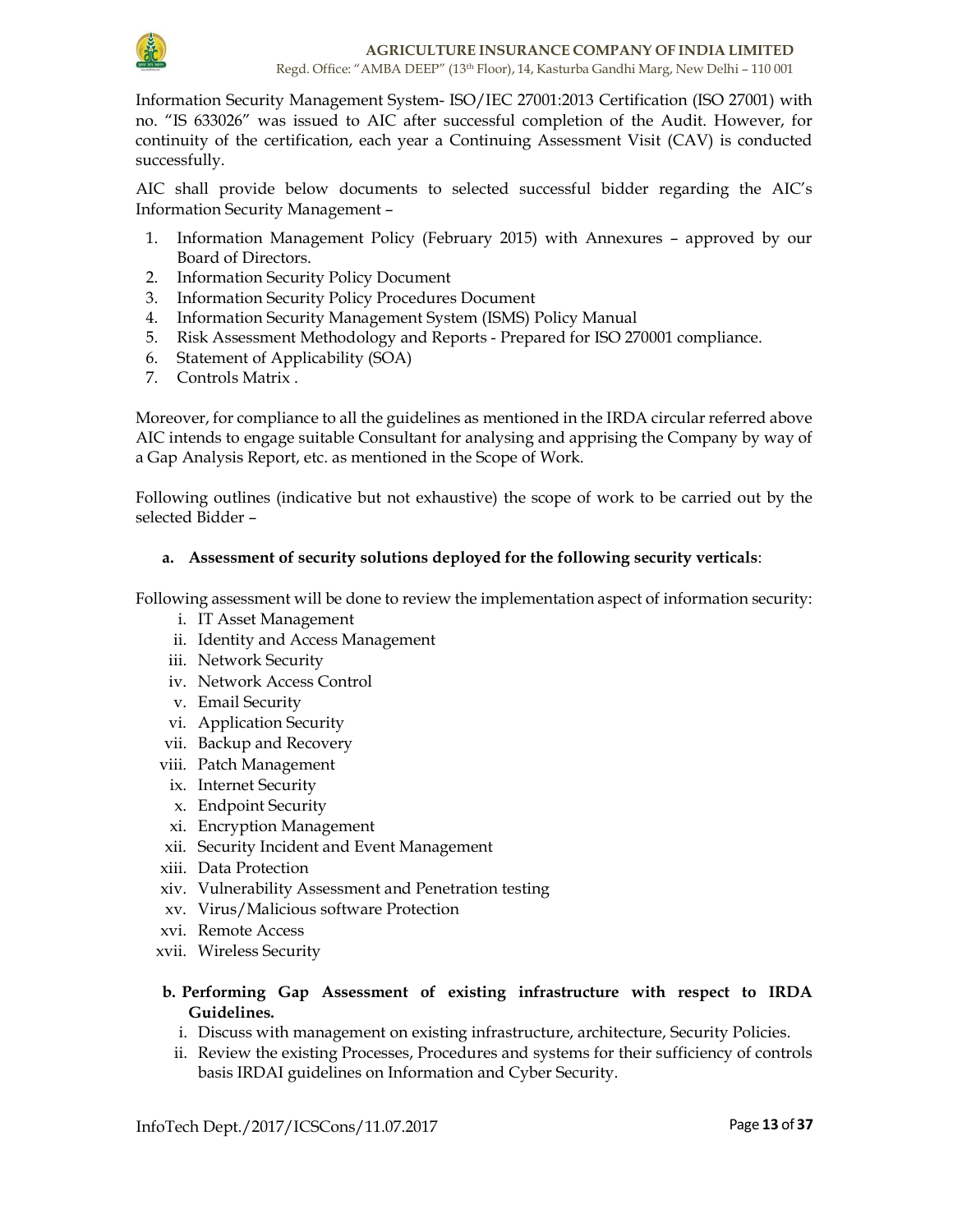

- iii. Identify gaps in present system in compare with the issues guidelines by the IRDAI
- iv. Assess the compliance of audit checklist & guidelines released by IRDAI

# c. Formulating Cyber Crisis Management Plan

- i. Formulate cyber crisis management plan
- ii. Suggest Cyber Crisis Management team structure
- iii. Providing measurement matrix template to evaluate effectiveness of the Cyber Crisis Management Plan
- iv. Revise Cyber Crisis Management plan basis feedback from ISMC (Information Security Management Committee)

# d. Drafting Cyber Security Policy

- i. Reviewing existing Information Security policy
- ii. Studying Cyber Security framework of IRDA
- iii. Discuss with management on existing Policies, Incident response mechanism
- iv. Conduct walkthroughs with key process owners / stakeholders for each process related to cyber frauds
- v. Discuss with stakeholders on the identified gaps and recommendations for the policy documentation
- vi. Revise Cyber Security Policy basis feedback from management
- vii. Provide One Hard copy and Soft copy of the document

# e. Drafting Cyber Security Assurance Programme

- i. Draft Cyber Security Assurance Program basis the gap assessment, cyber security policy approved by the board
- ii. Discuss the Draft of Cyber Security Assurance Programme
- iii. Revise Cyber Security Assurance Programme basis feedback from management.

Though the present assignment will be executed on current IT environment of the Project ANNAPOORNA but Bidder must ensure that same IRDAI compliances would be seamlessly integrated into the new IT environment of the Company i.e project SEWA which is presently under development.

Bidder to ensure the IRDAI timeline compliance including AIC Management approval within timeline.

# THE OVERALL RESPONSIBILITY IS TO ENSURE AIC'S COMPLAINCE OF ALL REGULATIONS RELATING TO GUIDELINE ON INFORMATION AND CYDER SECURITY ISSUED BY IRDAI.

### 6. Conflict of Interest

AIC requires that the Consultant provide professional, objective, and impartial advice, and at all times hold the Company's interests paramount, strictly avoid conflicts with other assignment(s)/job(s) or their own corporate interests and act without any expectation/consideration for award of any future assignment(s) from the Company.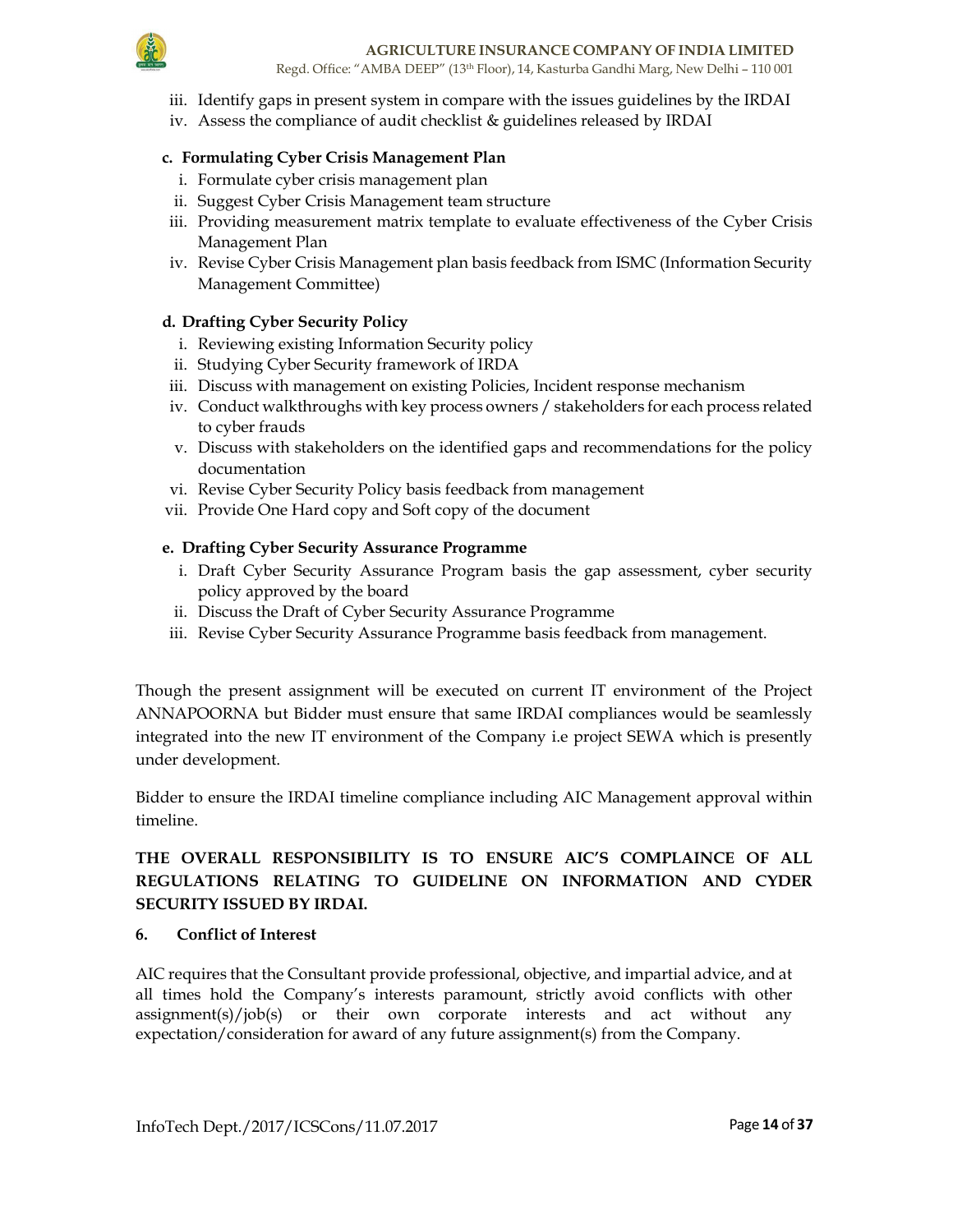

Without limitation on the generality of the foregoing, the consultants and any of their affiliates shall be considered to have a conflict of interest (and shall not be engaged under any of the circumstances) as set for below:

- i. Conflicting assignment/job: The consultant (including its personnel) or any of its affiliates shall not undertake any job/assignment which may be in conflict with the present assignment as Information and Cyber Security Consultant.
- ii. Conflicting relationships : The consultant (including its personnel) having a business or family relationship with a member of AIC's staff who is directly or indirectly involved in any part of (i) the preparation of the terms of reference of the assignment/job, (ii) the selection process for such assignment/job or (iii) supervision of the contract, may not be awarded a contract, unless the conflict stemming from such a relationship has been resolved in a manner acceptable to AIC throughout the selection process and the execution of the contract.

The Applicant has an obligation to disclose any situation of actual or potential conflict that impacts its capacity to serve the best interests of the Company or that may reasonably be perceived as having this effect. If the Applicant fails to disclose such conflicts of interest and if AIC comes to know of such a situation at any time, then AIC reserves the right to disqualify the Applicant during the bidding process or to terminate its contract during the tenure of assignment.

# 7. RFP document

- i. This document shall serve as the RFP document. All the conditions of pre-qualification, detailed requirement specifications including the terms and conditions in this document are binding and unalterable.
- ii. Please note that the Bidder shall have to apply as per the templates/formats given in this RFP document.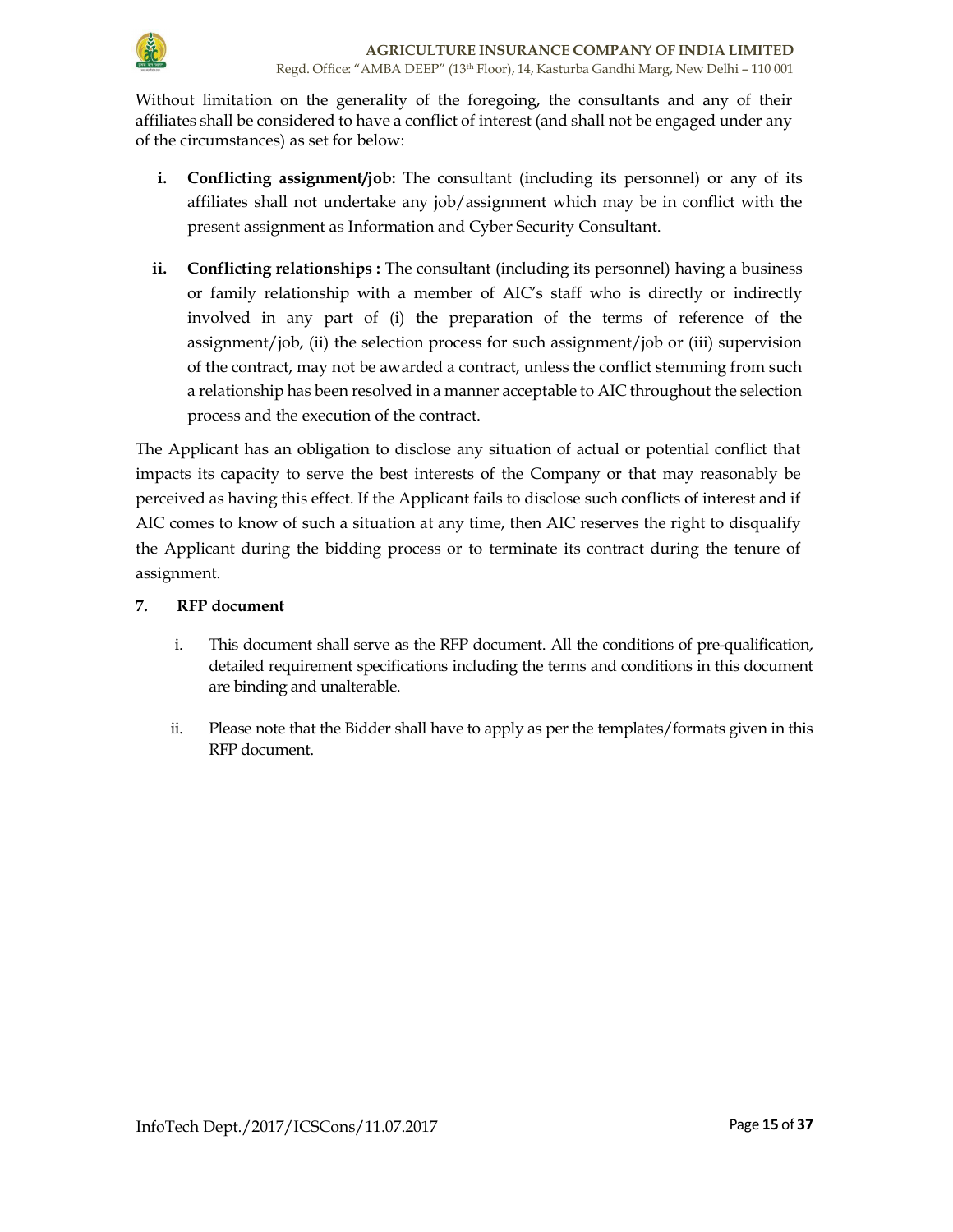

# 8. Bidders Eligibility Criteria

The Applicant must fulfil ALL the following Eligibility Criteria. Proposals of only those Applicants who satisfy ALL these conditions will be considered for further evaluation process. Applications which do not satisfy ALL the Eligibility Criteria will be summarily rejected, and no appeal shall be entertained. The Applicant who wish to bid should conform to the following criteria

| $\#$           | <b>Eligibility Criteria Requirements</b>                                                 | <b>Supporting required</b>                                                          |  |  |
|----------------|------------------------------------------------------------------------------------------|-------------------------------------------------------------------------------------|--|--|
|                | Should be either a Government                                                            | Certificate<br>Certified<br>of<br>copy<br>οf<br>Incorporation.                      |  |  |
| $\mathbf{1}$   | Organization/PSU/PSE/partnership firm<br>or a limited Company under Indian Laws          |                                                                                     |  |  |
|                | Should have been in existence in India for                                               | Certificate<br>of<br>Commencement<br>οf                                             |  |  |
| $\overline{2}$ | five years as on 31-03-2017.                                                             | Business. For other eligible entities,                                              |  |  |
|                |                                                                                          | Applicable documents.                                                               |  |  |
|                | Should have a minimum average annual                                                     | Copy of audited Balance Sheet and P&L                                               |  |  |
| 3              | turnover of Rs. 100.00 crores (Rupees One                                                | statement for the financial years 2013-14,                                          |  |  |
|                | Hundred Crores) during last three financial                                              | 2014-15 and 2015-16.                                                                |  |  |
|                | years 2013-14, 2014-15 and 2015-16.<br>Should have made net profits for the last         |                                                                                     |  |  |
| 4              | three financial years viz. 2013-14, 2014-15                                              | Copy of audited Balance Sheet and P&L<br>statement for the financial years 2013-14, |  |  |
|                | and 2015-16.                                                                             | 2014-15 and 2015-16.                                                                |  |  |
|                | Bidder should have at least 3 years                                                      | Copy of purchase order.                                                             |  |  |
|                | experience in offering Information Security                                              |                                                                                     |  |  |
|                | Services such as Security assessment,                                                    |                                                                                     |  |  |
| 5              | defining security policies procedures &                                                  |                                                                                     |  |  |
|                | baselines, Gap assessment or similar as per<br>international standards, Risk Assessment, |                                                                                     |  |  |
|                | security consulting assignments to BFSI                                                  |                                                                                     |  |  |
|                | Companies in India.                                                                      |                                                                                     |  |  |
|                | The Bidder must have ongoing Information                                                 | Copy of purchase order or client letter                                             |  |  |
| 6              | and Cyber Security Assessment as per                                                     |                                                                                     |  |  |
|                | IRDAI requirements for at least 1 Insurance                                              |                                                                                     |  |  |
|                | institutions in India.<br>The Bidder must have at least 5 consultants                    | As per Annexure G                                                                   |  |  |
|                | with qualifications such as ISO 27001:2013                                               |                                                                                     |  |  |
| $\overline{7}$ | Lead Auditors/ Implementer as employees                                                  |                                                                                     |  |  |
|                | (on Bidder's Payroll).                                                                   |                                                                                     |  |  |
| 8.             | The Bidder must<br>have<br>5<br>at<br>least                                              | As per Annexure G                                                                   |  |  |
|                | CISA/CISSP/CEH Certified professionals                                                   |                                                                                     |  |  |
|                | as employees.                                                                            |                                                                                     |  |  |
| 10.            | The firm should not be blacklisted / barred                                              | Self-Declaration                                                                    |  |  |
|                | by<br>Government<br>of<br>India,<br><b>State</b>                                         |                                                                                     |  |  |
|                | Governments or any other Regulatory body                                                 |                                                                                     |  |  |
|                | in India.                                                                                |                                                                                     |  |  |

The detailed information relating to eligibility and particulars of the bidder is to be given as per Annexure C.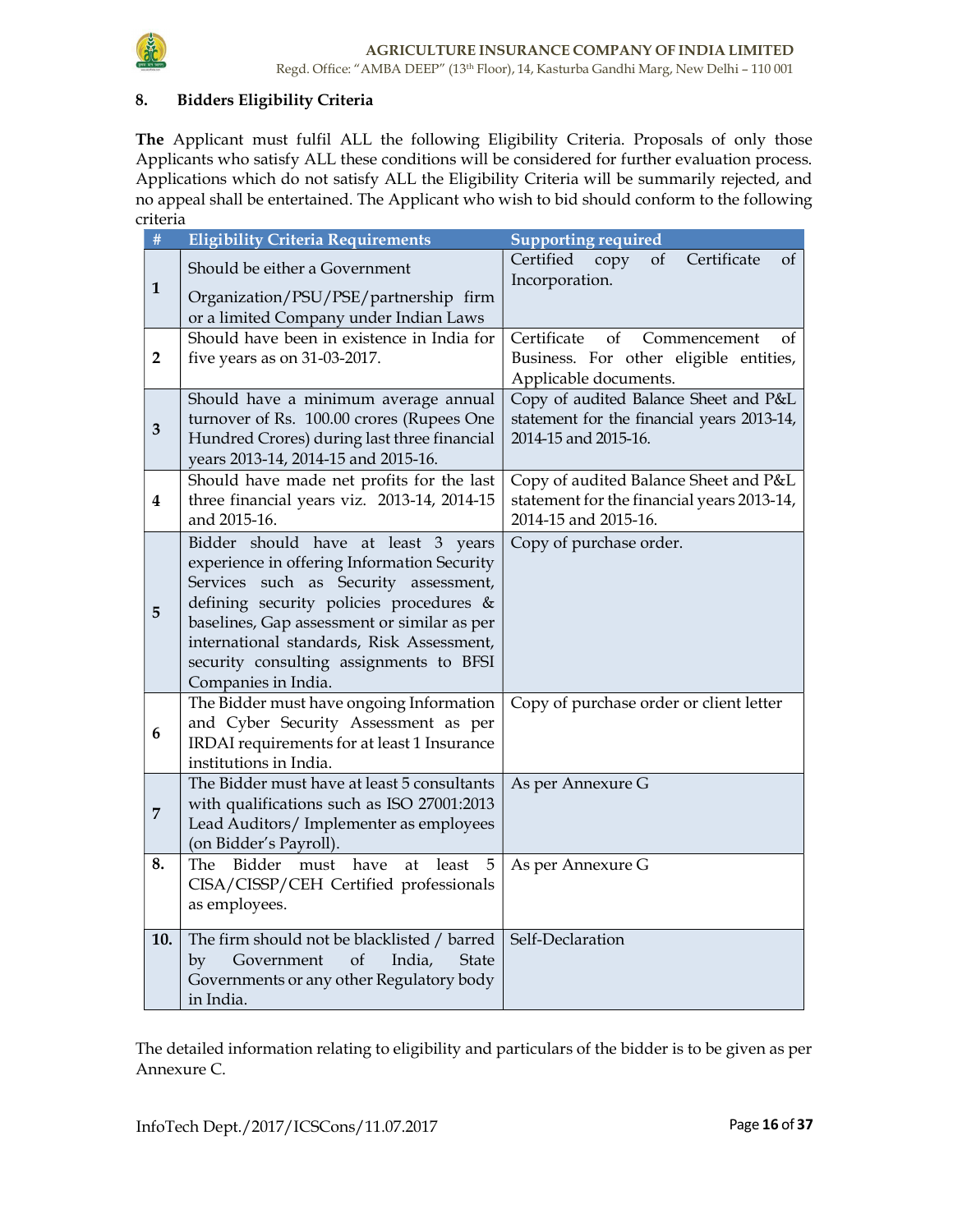

### **Selection Criteria**

- Phase 1 Eligibility Criteria Evaluation
- Phase 2 Technical Proposal Evaluation
- Phase 3 Commercial Bid Evaluation

AIC will use scoring mechanism defined in the RFP to score each of the RFP responses with appropriate apportionment of scores.

The commercial bid of only those bidders shall be opened who have been technically qualified on the basis of the technical proposal.

AIC will select the lowest commercial bid through reverse auction. In the reverse auction, technically qualified bidders as per technical evaluation process will participate in Reverse Auction process. AIC will notify the auction details, business rules, date & time of reverse auction, to the technically qualified bidders.

### 10. Bid Validity Period

The proposal will be valid for 90 days after the closing date for submission of bid i.e. 31.07.2017. A bid valid for shorter period shall be rejected by AIC as non-responsive. Any decision in this regard by AIC shall be final, conclusive and binding on the bidder.

### 11. Request for Proposal

The RFP document can be downloaded from the Company website www.aicofindia.com. The consultant will have to pay along with Technical Bid a non-refundable fee of Rs. 5,000/- (Rupees Five Thousand only) in the form of a Demand Draft/Pay Order issued by a scheduled commercial bank favouring "Agriculture Insurance Company of India Limited" payable at New Delhi.

Bids not accompanied by the Demand Draft/ Pay Order of requisite amount shall be out rightly rejected.

### 12. Submission of Bids

A master cover containing the Technical and Commercial Bid/ Proposal with superscription "RFP- ENGAGEMENT OF CONSULTANT FOR INFORMATION AND CYBER SECURITY GUIDELINES" marked on the top and addressed to the Deputy General Manager (Finance Dept.) has to be submitted on or before 31.07.2017(01:00 P.M) in at the following address:

> Deputy General Manager Infotech Department Agriculture Insurance Company of India Limited 13th Floor, AMBADEEP Building, 14, Kasturba Gandhi Marg, New Delhi – 110 001

### The cost of Tender i.e. DD for Rs. 5,000/- should be kept separately.

InfoTech Dept./2017/ICSCons/11.07.2017 17 and the Page 17 of 37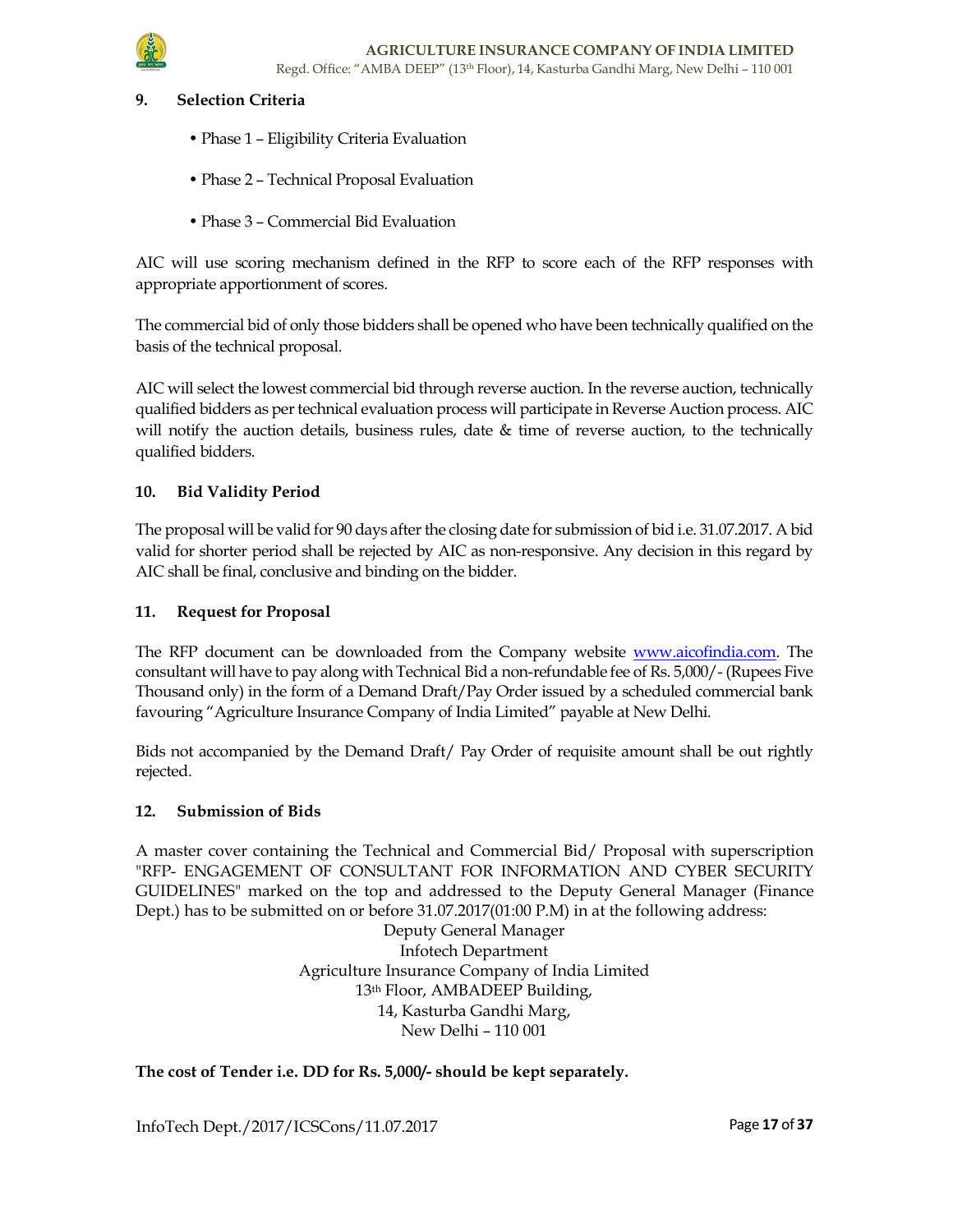

### The master Cover should contain two separate sealed envelopes.

One with superscription "RFP- For Appointment of Consultant for Information and Cyber Security- Technical Bid - Tender Reference No.– InfoTech Dept./2017/ICSCons/11.07.2017".

And another sealed envelope with superscription " RFP- For Appointment of Consultant for Information and Cyber Security- Commercial Bid - Tender Reference No- InfoTech Dept./2017/ICSCons/11.07.2017".

Under any circumstances, the Company shall not consider any request for extension of date for bid submission. The bids received after 01.00 PM on 31.07.2017 will not be accepted under any circumstance. Please note that if sealed cover is found to contain both Technical and Commercial Bid/ Proposal together in single sealed envelope then, that offer will be rejected outright.

No Bidder/Applicant/Consultant shall submit more than one application for the consultancy.

The proposal as well as all related correspondence exchanged by the bidder and the Company shall be in the English Language.

### 13. Clarification & Amendment

Bidders may request for clarification, if any, on or before 17.07.2017. Any request for clarification must be sent by e-mail at address mentioned in this document.

At any time before the submission of proposal, AIC may, at its discretion, amend the RFP including extension of the deadline for the submission of proposals. Any such amendment will be notified on the website www.aicofindia.com and will be binding on all the bidders. It may be noted that any such amendment will not be communicated to the bidder individually. Hence, interested applicants are advised to frequently visit the website for updating themselves about changes, if any, made in the RFP before the bid submission date.

#### 14. Earnest Money Deposit (EMD)

- i. The Bidder shall submit the EMD of Rs. 50,000/- (Rs. Fifty Thousand only) by way of Demand Draft in favor of "Agriculture Insurance Company of India Limited" payable at New Delhi. EMD may be forfeited in the event of withdrawal of bid during the period of processing of RFP or in case the selected bidder fails to sign the Contract. No interest shall be payable on the Earnest Money Deposit. EMD should be kept in the envelope containing Technical proposal. The bid, without earnest money deposit would be considered as non-responsive, incomplete and shall be rejected.
- ii. Any decision in this regard taken by the Company shall be final, conclusive and binding on the bidder.
- iii. The earnest money will be refunded to the unsuccessful bidders as early as possible after satisfactory award of the contract to the successful bidder. EMD will be returned to the selected bidder after acceptance of Purchase Order and/ or Signing of the Contract by the bidder and submission of required Performance Bank Guarantee (PBG).
- iv. Selected Consultant will have to give an undertaking to maintain confidentiality of the information/documents obtained by them during the course of the Consultancy of implementation of assignment as per Annexure F.
- v. If EMD is forfeited for any reason, the concerned bidder will be debarred from further participation in future three RFP's floated by the Company.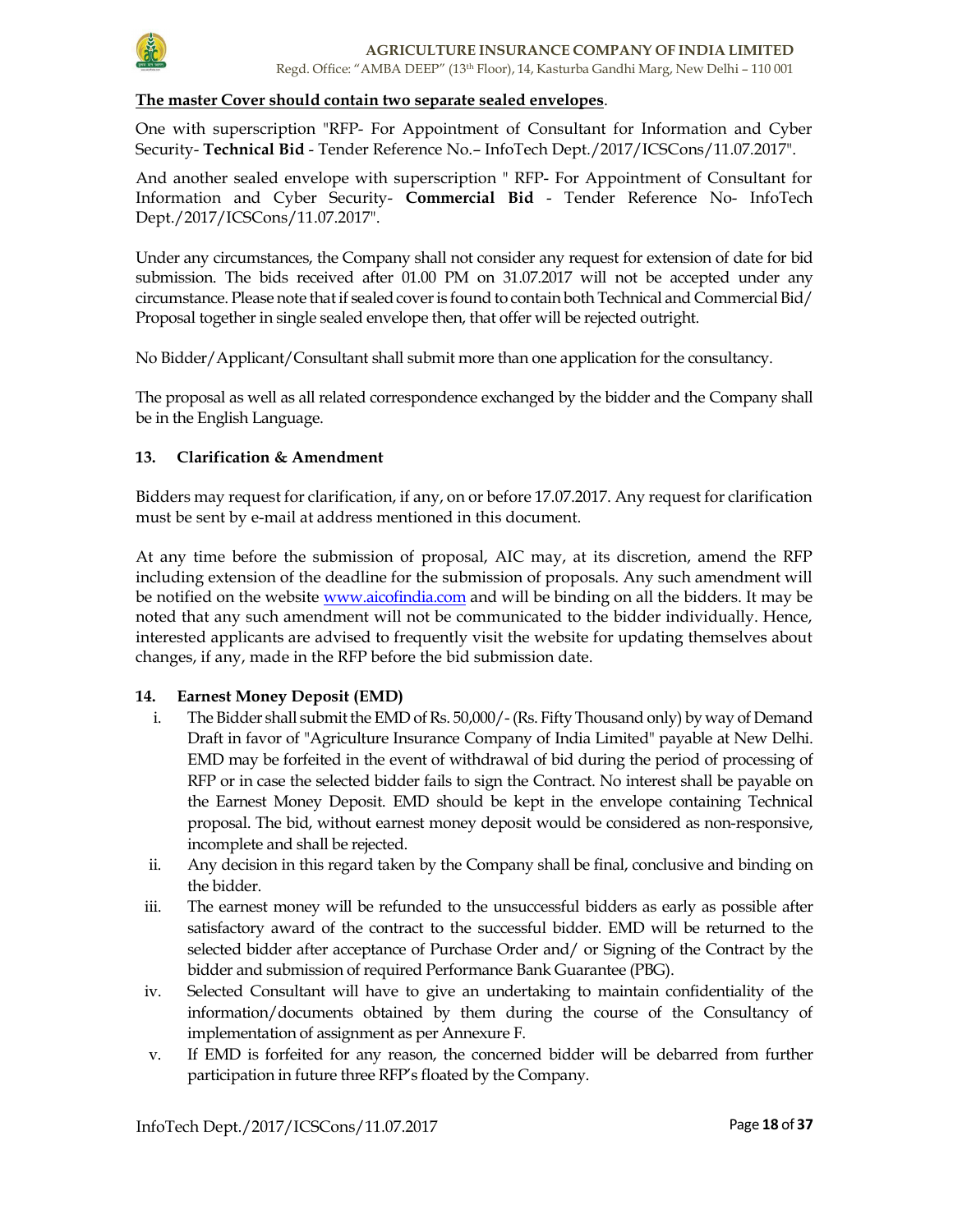

### 15. General Conditions

Bidder should examine the documents constituting this RFP in detail to prepare the Proposal. In case of deficiencies in the information required/ requested, the proposal may be rejected.

### 15.1 Two Stage Bidding Process:

The bidder will submit its response to the present RFP separately in two parts - "The Technical Bid" and "The Commercial Bid".

Technical Bid will contain the details as required in the eligibility criteria, along with the documentary evidence, and other documents related to the bid, whereas the Commercial Bid will contain the pricing information. In the first stage, only the Technical Bids will be opened in the presence of the bidders and evaluated as per the criterion determined by the Company. The Company may at its discretion invite the bidders for presentation before the selection committee of the Company. Those bidders satisfying the technical requirements as determined by the Company shall be short-listed for opening their Commercial Bid.

AIC will select the lowest commercial bid through reverse auction. Reverse Auction shall be carried out only in case AIC receives minimum of two bids against this RFP.

Technically qualified bidders as per technical evaluation process will participate in Reverse Auction process. AIC will notify the auction details, business rules, date & time of reverse auction, to the technically qualified bidders.

The bidder with the lowest commercial bid after the successful completion of the reverse auction process will be declared as L1 bidder.

The evaluation procedures to be adopted in the Technical bidding will be at the sole discretion of AIC and the AIC is not liable to disclose either the criteria or the evaluation report or reasoning to the bidder.

The Company reserves the right not to accept any Bid, or to accept or reject a particular Bid at its sole discretion without assigning any reason whatsoever.

The cost of bidding and submission of RFP documents is entirely the responsibility of Bidders, regardless of the conduct or outcome of the process.

#### 15.2 Format and Signing of Bid

Each page of the bid shall be made in the legal name of the bidder and shall be signed and duly stamped by the bidder or a person duly authorized to sign on behalf of the bidder.

#### 15.3 Technical Bid

The Technical Bid should contain the following information:

- a) Covering letter as per Annexure A.
- b) Proposal form as per Annexure B of this document.
- c) Bidder firm's profile along with documentary evidences and all relevant enclosures as detailed in Annexure C.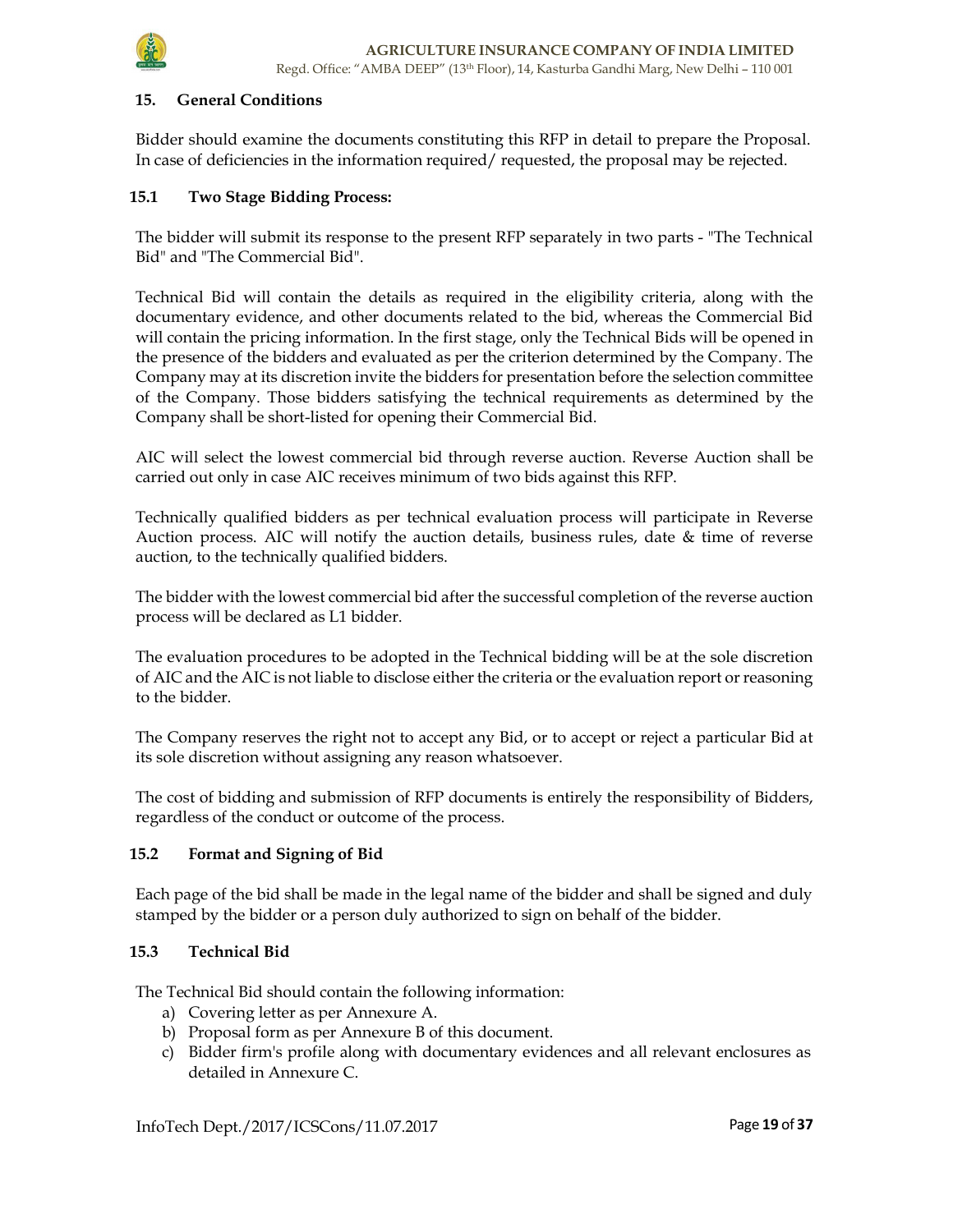

- d) Description of the methodology and work plan for performing the assignment.
- e) List of the key professionals and the support staff for each phase of the assignment.
- f) Any additional information including assumptions that the Consultant team may think fit but not included elsewhere in the proposal, which will help AIC to assess the capabilities of the consultant.
- g) Demand Draft of Rs. 50,000/- (Rupees Fifty Thousand only) favouring "Agriculture Insurance Company of India Limited", towards Earnest Money Deposit (EMD).
- h) Duly signed authority letter by the competent authority of the firm, authorizing the executants to sign the Bid on behalf of the firm.

Note: Technical Bid shall not include any financial information. A Technical Bid containing information on the Commercial Bid shall be declared invalid and be rejected.

# 15.4 Commercial Bid

The Commercial bid should be submitted strictly in the format given by the Company as per Annexure E of this document along with covering letter as per Annexure D and should not have any deviations, restrictive statements etc. therein otherwise, such bids are liable to be rejected at the sole discretion of the Company. The price shall be quoted in Indian Currency only and shall be all inclusive. No separate fees/reimbursements other than Taxes, as applicable, at the time of payment shall be made by the Company.

# 16. Evaluation Criteria

First, Technical bid documents will be evaluated for fulfillment of eligibility criteria. Technical bids of only those Bidders who fulfill the eligibility criteria fully as per Annexure-A will be taken up for further evaluation/selection process rejecting the remaining bids.

The evaluation/selection process will be done with combination of, technical competence and commercial aspects as detailed here below. A maximum of 100 marks will be allocated for the technical bid. The evaluation of functional and technical capabilities of the Bidders of this RFP will be completed first as per the following guidelines. The technical proposals only will be subjected for evaluation at this stage. The Bidders scoring less than 70 marks (cut-off score) out of 100 marks in the technical evaluation shall not be considered for further selection process. Once the evaluation of technical proposals is completed, the Bidders who score equal to, or more than the prescribed cut-off score of 70 will only be short listed.

The evaluation of technical proposals, among other things, will be based on the following:

- Prior experience, existing engagements of the Bidder in undertaking projects of similar nature.
- Professional qualifications and experience of the key staff proposed/ identified for this assignment.
- Methodology/Approach proposed for accomplishing the proposed project, Activities / tasks, project planning, resource planning, effort estimate etc.

Various stages of technical evaluation are presented below:

- a) Eligibility evaluation as per the criteria prescribed in RFP.
- b) Evaluation of technical proposals of Bidders qualified in eligibility evaluation, based on response and presentation
- c) Arriving at the final score on technical proposal.

InfoTech Dept./2017/ICSCons/11.07.2017 Page 20 of 37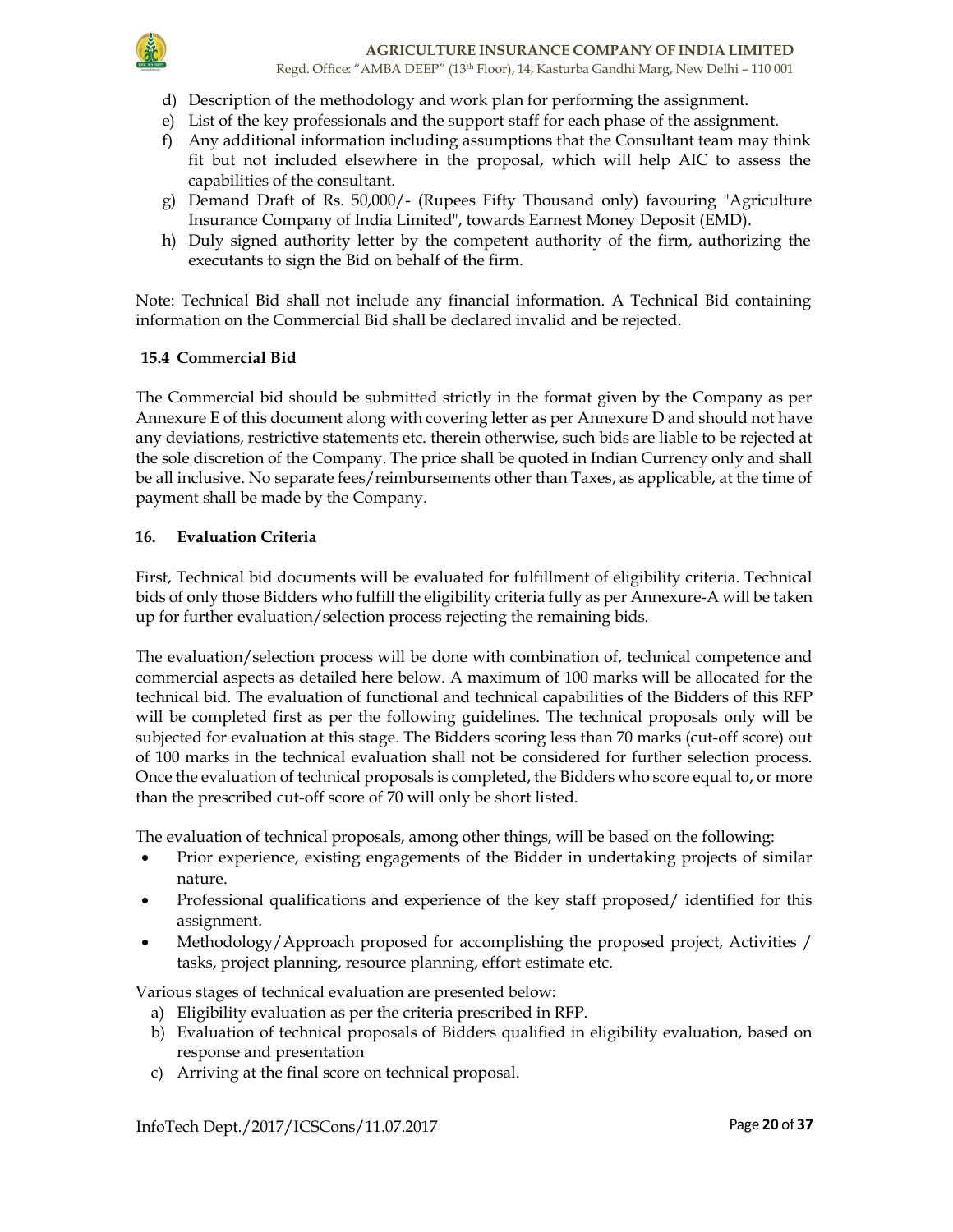# Presentation-cum-Interaction

The Bidders who are qualified in eligibility evaluation, have to give presentation/interactions before panel of representatives of AIC on the methodology/ approach, time frame for various activities, strengths of the Bidders in carrying out the tasks as per the scope of the RFP detailed under section II of the RFP. The technical competence and capability of the Bidder should be clearly reflected in the presentation. If any short-listed Bidder fails to make such presentation, he will be eliminated from the evaluation process.

At the sole discretion and determination of the AIC, AIC may add any other relevant criteria for evaluating the proposals received in response to this RFP.

| SL                             | <b>PARAMETERS</b>                                                                                                                                                                                                           | <b>MAXIMUM</b> | <b>CRITERIA</b>                                                                                                                                                                                                                                          |
|--------------------------------|-----------------------------------------------------------------------------------------------------------------------------------------------------------------------------------------------------------------------------|----------------|----------------------------------------------------------------------------------------------------------------------------------------------------------------------------------------------------------------------------------------------------------|
|                                |                                                                                                                                                                                                                             | <b>MARKS</b>   |                                                                                                                                                                                                                                                          |
| $\mathbf{1}$<br>$\overline{2}$ | The number of years of experience<br>in conducting information<br>and<br>cyber security assessments in BFSI<br>sector in last 5 years in India.<br>The Bidder should have at least 1                                        | 20<br>20       | 15 Marks for minimum 5 years<br>and 1 mark for each completed<br>additional year. (Minimum fifteen<br>marks)<br>15 Marks for minimum one                                                                                                                 |
|                                | ongoing<br>engagements<br>with<br>organization<br>Insurance<br>in<br>conducting information and cyber<br>security assessments as per IRDAI<br>guidelines.                                                                   |                | ongoing engagements with<br>Insurance organization as per<br>IRDAI guidelines and 1 mark for<br>each additional assignment<br>(Minimum fifteen marks)                                                                                                    |
| 3                              | of<br>The<br>number<br>engagements<br>carried out in BFSI sector related to<br>Policy<br>Gap<br>Assessment,<br>and<br>Procedures<br>review<br>(related<br>to<br>information, cyber security) proving<br>3 years' experience | 10             | minimum<br>5<br>for<br>$\mathbf{1}$<br>marks<br>Assignment and 1 mark for each<br>additional assignment to<br>BFSI<br>Institution.<br>(Minimum five marks)                                                                                               |
| $\boldsymbol{4}$               | The bidder must have at least 5<br>consultants with qualifications such<br>as ISO 27001:2013 Lead Auditors/<br>Implementer as employees                                                                                     | 15             | 10 Marks for minimum 5 Number<br>of Consultant with qualifications<br>such as ISO 27001:2013<br>Lead<br>Implementer<br>Auditors/<br>as<br>employees and 1 mark for each<br>additional Consultant with same<br>qualificaiton<br>(Minimum<br>ten<br>marks) |

# 16.1 Technical Evaluation Criteria: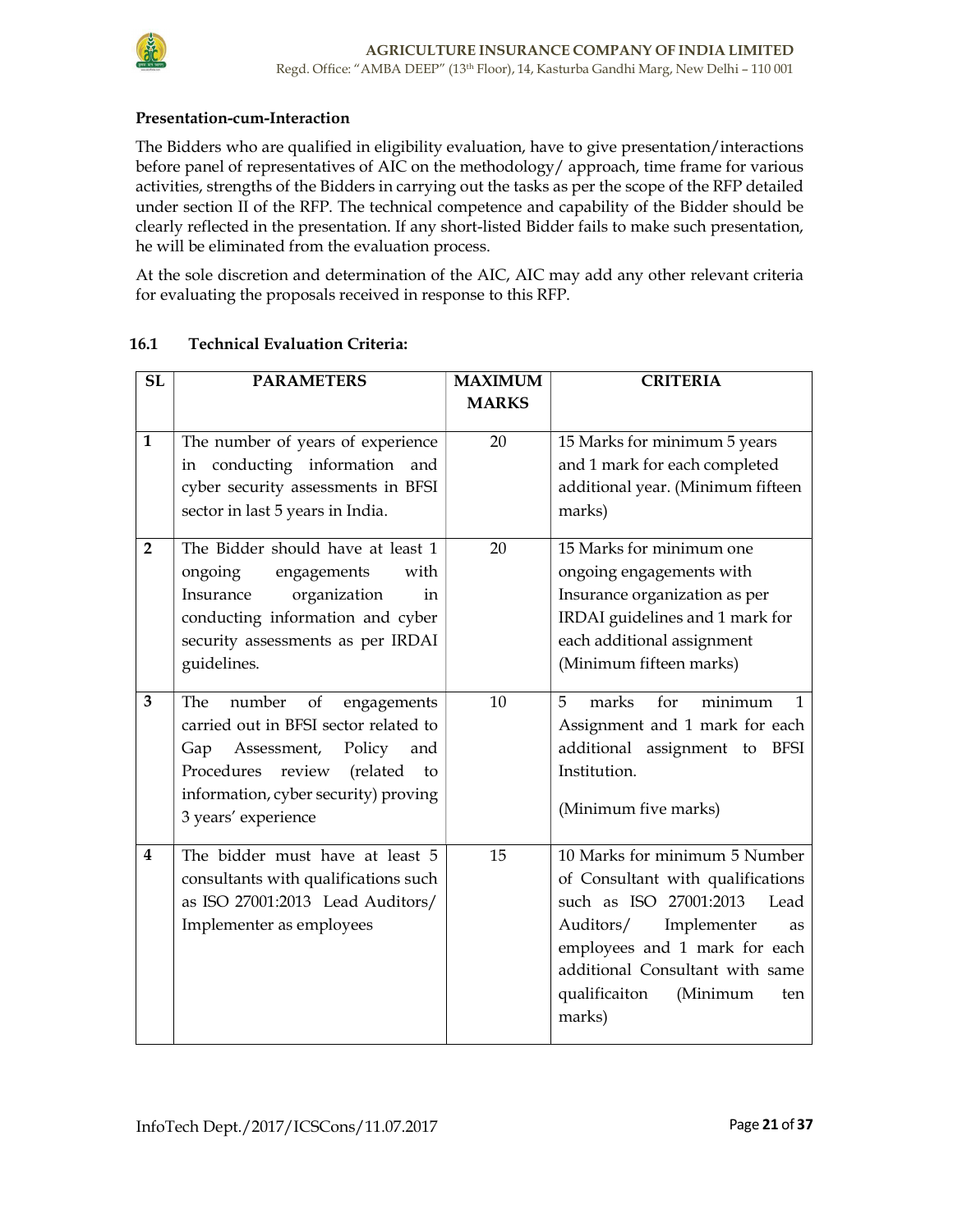

| 5 | The Bidder must have at least 5<br>CISA/CISSP/CEH Certified<br>professionals as employees.                                                                                                                                                                                | 15         | 10 Marks for 5 CISA/CISSP/CEH<br>Certified professionals<br>as<br>employees and 1 mark for each<br>additional Professional of same<br>qualification. (Minimum<br>ten<br>marks) |
|---|---------------------------------------------------------------------------------------------------------------------------------------------------------------------------------------------------------------------------------------------------------------------------|------------|--------------------------------------------------------------------------------------------------------------------------------------------------------------------------------|
| 6 | Methodology & Approach:<br>Demonstration of in-depth<br>understanding of the AIC's project<br>requirements through the technical<br>proposal and presentation, with<br>detailed broken-down activities to<br>be performed, effort estimation,<br>manpower to be deployed. | 20         | Subjective evaluation based on<br>technical proposal<br>and<br>presentation<br>(Minimum<br>Qualifying Marks - 15)                                                              |
|   | <b>TOTAL (MARKS)</b>                                                                                                                                                                                                                                                      | <b>100</b> | Minimum Qualifying Marks - 70                                                                                                                                                  |

For manpower consideration, the Employee should be on the payroll of the Bidding company. For this proof in the form of employment letter duly accepted by the employee or suitable declaration jointly signed by the Employer and Employee stating date of joining on the Bidding company"s letterhead should be submitted.

AIC may, at its sole discretion, decide to seek more information from the Respondents in order to normalize the bids. However, Respondents will be notified separately, if such normalization exercise as part of the technical evaluation is resorted to.

Minimum Qualifying Marks is 70 (out of 100) for technical bid qualification, subject to minimum qualifying marks being achieved in each parameters.

In case there is only one bidder having technical score of 70 or more, AIC may, at its discretion, also consider the next highest technical scorer with minimum score of 60. In case, no Bidder is having technical score of 70 or more, AIC may, at its discretion, qualify 2 top scoring Bidders with minimum score of 60 in technical evaluation and compute the "Score" as per the evaluation criteria.

# 16.2 Commercial Bid Evaluation

The commercial bid of only those bidders shall be opened who have been technically qualified on the basis of the technical proposal.

AIC will select the lowest commercial bid through reverse auction. Reverse Auction shall be carried out only in case AIC receives minimum of two bids against this RFP

Technically qualified bidders as per technical evaluation process will participate in Reverse Auction process. AIC will notify the auction details, business rules, date & time of reverse auction, to the technically qualified bidders.

The bidder with the lowest commercial bid after the successful completion of the reverse auction process will be declared as L1 bidder. Annexure-D (Commercial Offer) to be submitted by Bidders.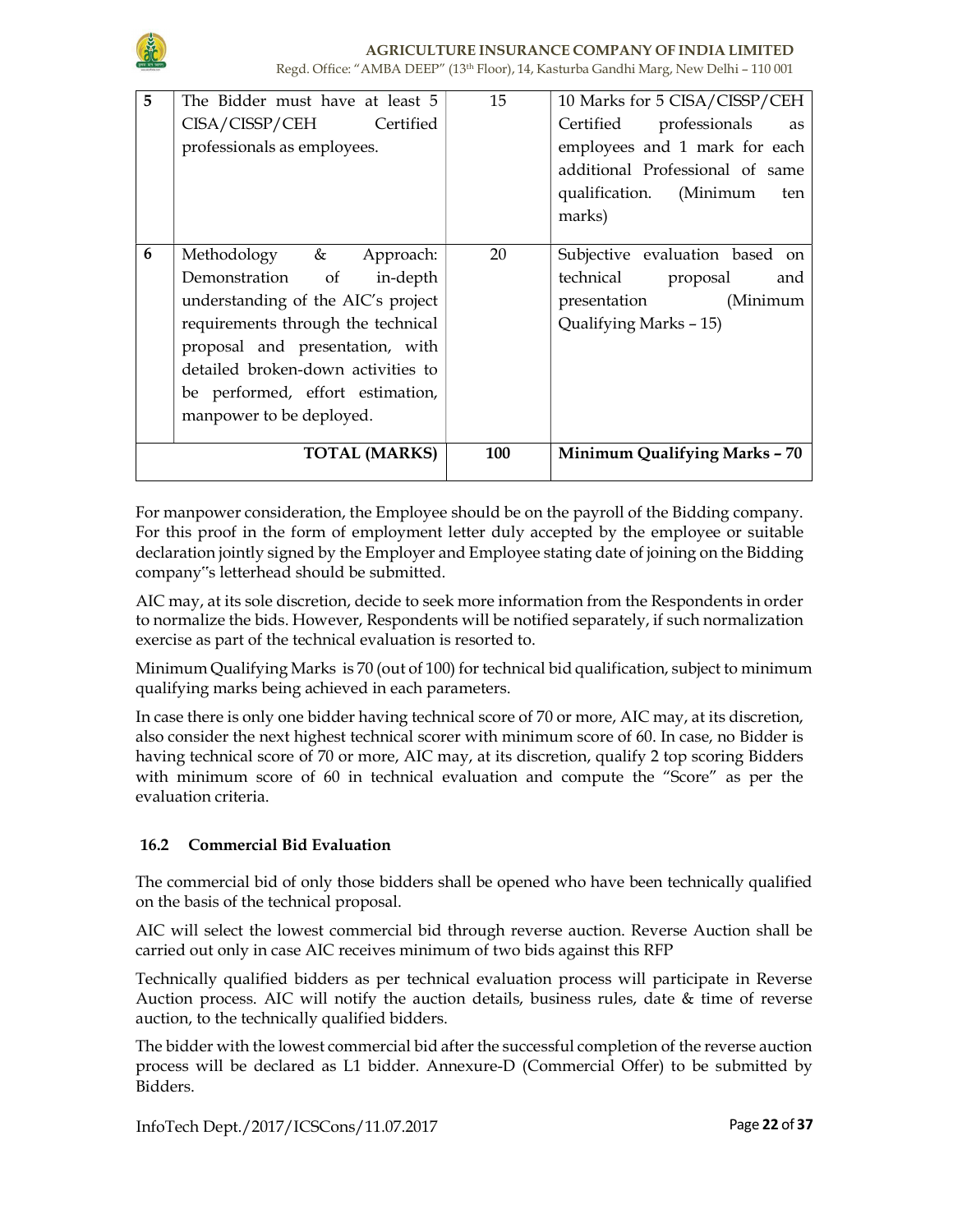

### 16.3 Clarification of Bids

During evaluation of bids, if found necessary, the Company may seek clarification on the bid from the bidder and specify timeline for response. The request for clarification and the response shall be through e - mail. Failure to respond within the timeline specified will disqualify the bidder.

### 17. Notification of Award

Following evaluation, a Contract may be awarded to the Bidder whose Bid meets the requirements of this RFP and provides the best value to AIC from technical compliance, commercial considerations & compliance with all the terms and conditions. AIC reserves the right to award the contract in whole or in part.

The acceptance of the Bid, subject to Contract, will be communicated by way of placing a notification of award in writing at the address supplied by the Bidder in the Bid document. Any change of address of the Bidder should therefore be notified promptly to the Deputy General Manager at the address given in this RFP.

The PBG should be submitted within 15 days from Notification of Award from AIC. AIC subsequently shall be issuing the Purchase Order.

### 18. Signing of Contract/Agreement

The successful bidder/consultant will be required to enter into an Agreement/ Contract as per Company prescribed format within 15 days from the date of acceptance by the successful bidder of the offer of the AIC. The contract shall be valid for a period of 1 year from the date of Purchase Order.

The failure, delay or evasion on the part of the successful bidder to execute the Agreement/Contract within the mutually agreed period mentioned will result in expiry of the validity of the bid. In such a case the Earnest Money deposited by the successful bidder/Consultant shall be forfeited by the Company without further notice to the successful bidder/ consultant. The failure, delay or evasion on the part of the successful bidder/ consultant to commence project within 7 days from the date of execution of the Agreement/Contract will result in termination of the Agreement/ contract. In case of termination of the Agreement/Contract on account of failure, delay or evasion on the part of the successful bidder/ consultant to commence the project within 7 days from the date of execution of the agreement, in addition to the termination of the contract, AIC shall have the absolute right to adjust the said amount against EMD towards loss and damage suffered by the Company.

### 19. Performance Guarantee by Successful Bidder

The selected Bidder shall submit a Performance Bank guarantee for an amount equivalent to 10% of the Order, valid for a period of 1 year 3 months, within 15 days from the date of acceptance which may be extended with mutual consultation, from any Scheduled Commercial Bank in India and acceptable to AIC towards performance of the contract. AIC shall be within its rights to invoke the performance guarantee without any notice to the selected bidder, if in the opinion of AIC, the selected bidder has failed/fails to perform the assignments under the contract to the satisfaction of AIC, or in the event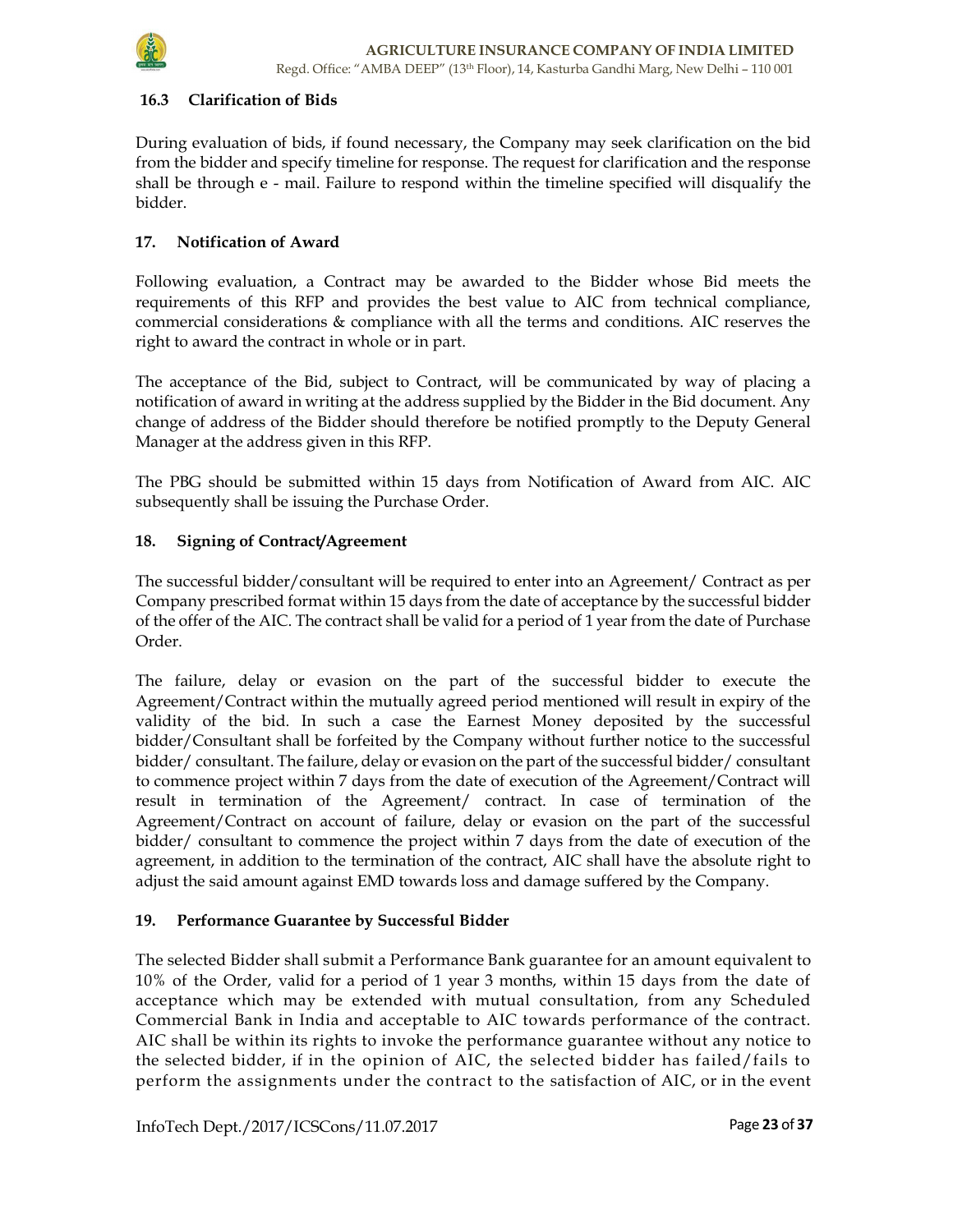

of AIC terminating the contract due to non-performance and/or unsatisfactory performance of the selected bidder and/or the selected bidder failing to pay the Penalty /Liquidated Damages payable to AIC.

### 20. Penalty Clause

AIC will reserve the right to deduct from the total awarded amount to be paid to the consultant in the event of the following:

| Reason                                           |  |  |                   | 1 <sup>st</sup> Instance | 2 <sup>nd</sup> Instance | 3 <sup>rd</sup> Instance |
|--------------------------------------------------|--|--|-------------------|--------------------------|--------------------------|--------------------------|
| Non-Compliance or Delay in $2\%$                 |  |  | 5%                | 10%                      |                          |                          |
| Compliance of IRDAI Regulations                  |  |  |                   |                          |                          |                          |
| Inordinate<br>delay                              |  |  | in   Caution Note | 2%                       | As decided by the AIC    |                          |
| providing/ensuring services                      |  |  |                   |                          | based on materiality     |                          |
| Inordinate delay in responding to   Caution Note |  |  |                   | 2%                       | As decided by the AIC    |                          |
| the references made by the AIC                   |  |  |                   |                          | based on materiality     |                          |

### 21. Time Period for Completion of Assignment

The entire assignment has to be completed in accordance with the timeline mentioned below:

| SL.            | <b>ACTIVITY</b>                                                                                  | TIMELINE                    |
|----------------|--------------------------------------------------------------------------------------------------|-----------------------------|
|                | Preparation of Gap Analysis Report                                                               | 15 Days after award of work |
| $\overline{2}$ | Formulation of Cyber Crisis Management Plan                                                      | 15 Days after award of work |
| 3              | Finalization of Board approved Information $& \text{Cyber}$<br><b>Security Policy</b>            | 1 month after award of work |
| $\overline{4}$ | Formulation of Information and Cyber Security 2 month after award of work<br>Assurance Programme |                             |

Any extension of the completion date due to unforeseen delays shall be by mutual consent.

If the consultant fails to complete the assignment as per the time frame prescribed in the RFP, and the extensions if any allowed, it will be breach of contract. The AIC reserves its right to cancel the order in the event of delay and invoke the Bank Guarantee.

Consultant must provide professional, objective and impartial advice at all times and hold the companies' interest paramount, without any consideration for future work, and strictly avoid conflicts with other assignments or their own corporate interests.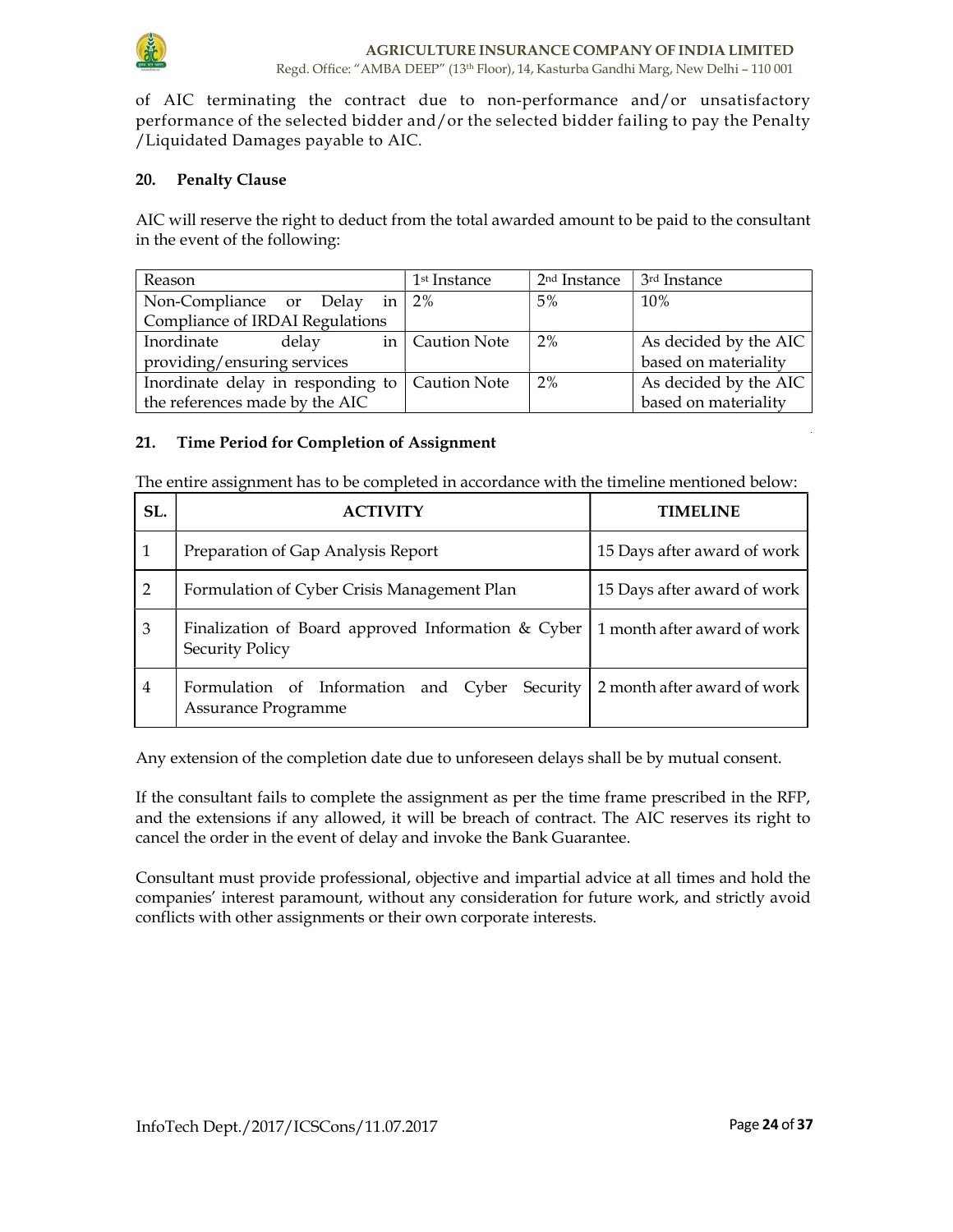

### 22. Payment Terms

### The terms of the payment will be as under: No Advance payment Milestones for payment:

| SL.            |                                                                              | <b>PHASE WISE PAYMENT</b> |
|----------------|------------------------------------------------------------------------------|---------------------------|
|                | Preparation of Gap Analysis Report                                           | 25% of Awarded Amount     |
| 2              | Formulation of Cyber Crisis Management Plan                                  | 25% of Awarded Amount     |
| 3              | Finalization of Board approved Information &<br><b>Cyber Security Policy</b> | 25% of Awarded Amount     |
| $\overline{4}$ | Formulation of Information and Cyber Security<br>Assurance Programme         | 25% of Awarded Amount     |

All payments are exclusive of applicable taxes and subject to deduction of TDS as applicable from time to time. All Applicable taxes shall be paid by AIC.

### 23. AIC Reserves

The right to the following:

- 23.1 Reject any or all proposals received in response to the RFP without giving any reason whatsoever.
- 23.2 Reject the proposals received in response to the RFP containing any deviation from the payment terms stipulated above.
- 23.3 Waive or change any formalities, irregularities, or inconsistencies in proposal format delivery.
- 23.4 Extend the time for submission of proposal.
- 23.5 Modify the RFP document, by an amendment that would be notified on the Company website.
- 23.6 Modify the time period for completion of assignment during the execution of assignment if it deems fit.

### 24. Other Instructions

- 24.1 The key person(s) identified for the project should carry out their activities from AIC premises as and when called. The personnel involved for executing the assignment should be qualified as per the requirements mentioned in the qualification criteria and preferably should have been involved in a similar assignment.
- 24.2 The deployment staff/key person(s) should consist of ISO 27001:2013 Lead Implementor/Lead Auditor/CISA Professionals.
- 24.3 The consultant selected for the assignment should adhere to the quality standards, regulatory directions, guidelines in this regard.
- 24.4 The Consultant selected for the assignment should treat as confidential all data and information about the Company obtained in the execution of the proposed assignment,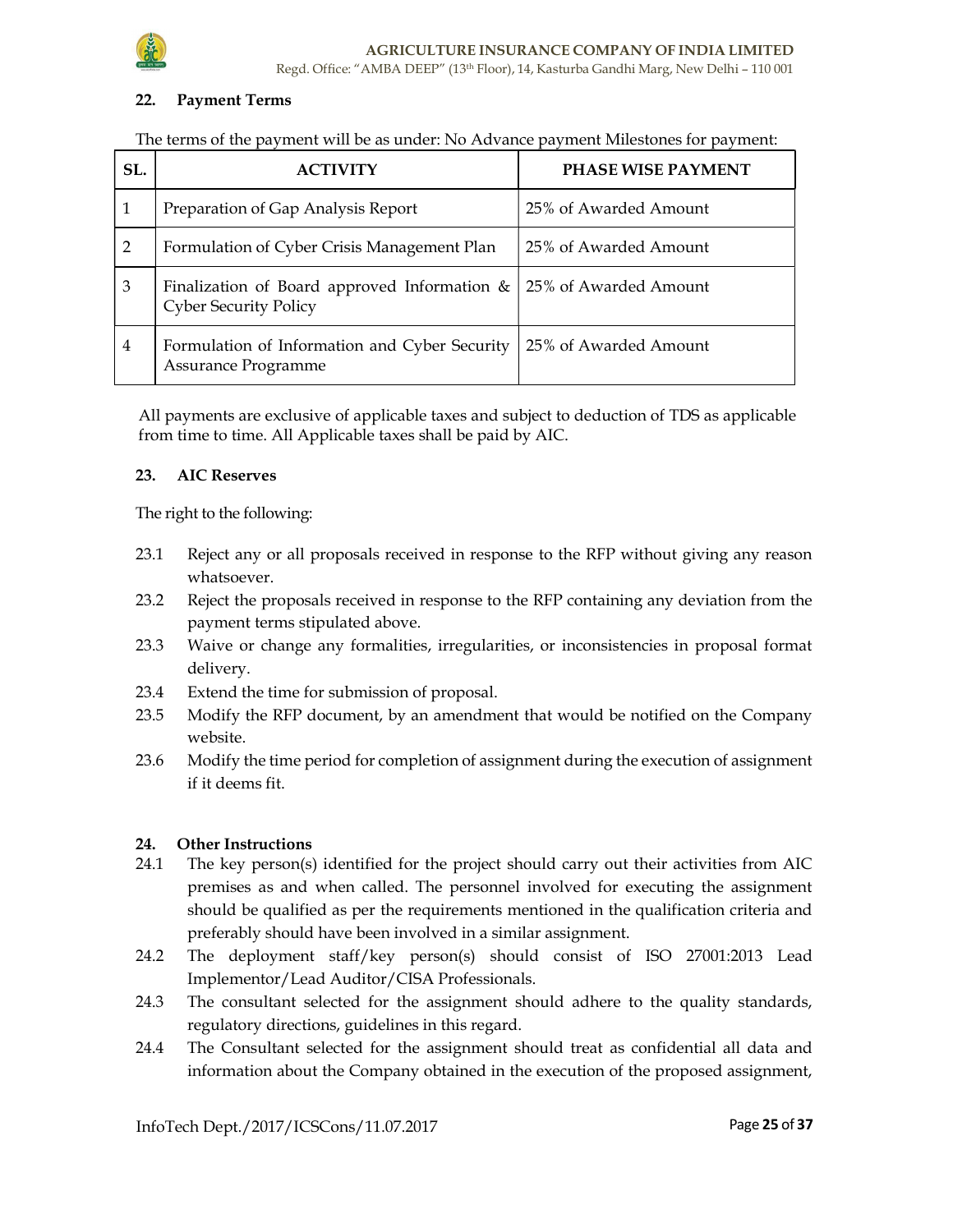hold it in strict confidence and should not reveal such data/ information to any other party without the prior written approval of the Company.

- 24.5 The proposal should be submitted strictly in the formats provided in this RFP document.
- 24.6 The proposal should be free of overwriting/ corrections/alterations.
- 24.7 The proposals and related Annexure should be signed by the authorized representative/s of the Bidder. The executant's authority to represent and bind the consultation firm must be confirmed by a written authority letter issued by the competent authority of the consultant firm accompanying the proposal.
- 24.8 All bids and supporting documentation shall be submitted in English only.
- 24.9 The AIC will not return the bids/responses to the RFP received. The information provided by the bidder/s to AIC will be held in confidence and will be used for the sole purpose of evaluation of bids.
- 24.10 It is hereby clarified that the bid response to the RFP should be submitted in the exact format given herein without making any changes/alterations to the RFP document. Any change/alteration made to the RFP document by the participant would make the reject bid/ response to the RFP void and the same shall be liable to be rejected by AIC without further going into the merits of the RFP. It is also clarified that in case of any difference/change between bid/response to the RFP document submitted by the participant and the RFP document maintained by AIC, the RFP document maintained at the AIC would be considered as authentic and binding on the participant.
- 24.11 The Commercial Bid shall be opened in due course, after completion of Technical Bid evaluation, in the presence of Bidders/their representatives, who choose to attend.

# 25. Compliance Confirmation

The bidder must submit unconditional and unambiguous compliance confirmation to all the terms and conditions stipulated in the RFP.

### 26. Undertaking by Consultant

The consultant shall furnish the following undertaking as a part of the proposal. "We certify that there has been no conviction by a Court of Law or contemplated by court for misconduct, guilty or indictment/adverse order by a regulatory authority for an offence against us or any of our sister concerns or our CEO, directors/managers/partners and if it arises we will intimate AIC of the same".

# 27. Confidentiality

This document contains confidential and proprietary information of AIC and is not to be disclosed/ reproduced/ transmitted or made available by the recipient to any other person.

The consultant selected for the assignment should treat as confidential all data and information about AIC obtained in the execution of the proposed assignment, hold it in strict confidence and should not reveal such data /information to any other party without the prior written approval of AIC. Further, the bidder will be exposed by virtue of the assignment, to the internal business and accounts related information of AIC. Accordingly, the selected bidder will have to sign a legal non-disclosure agreement in the prescribed format.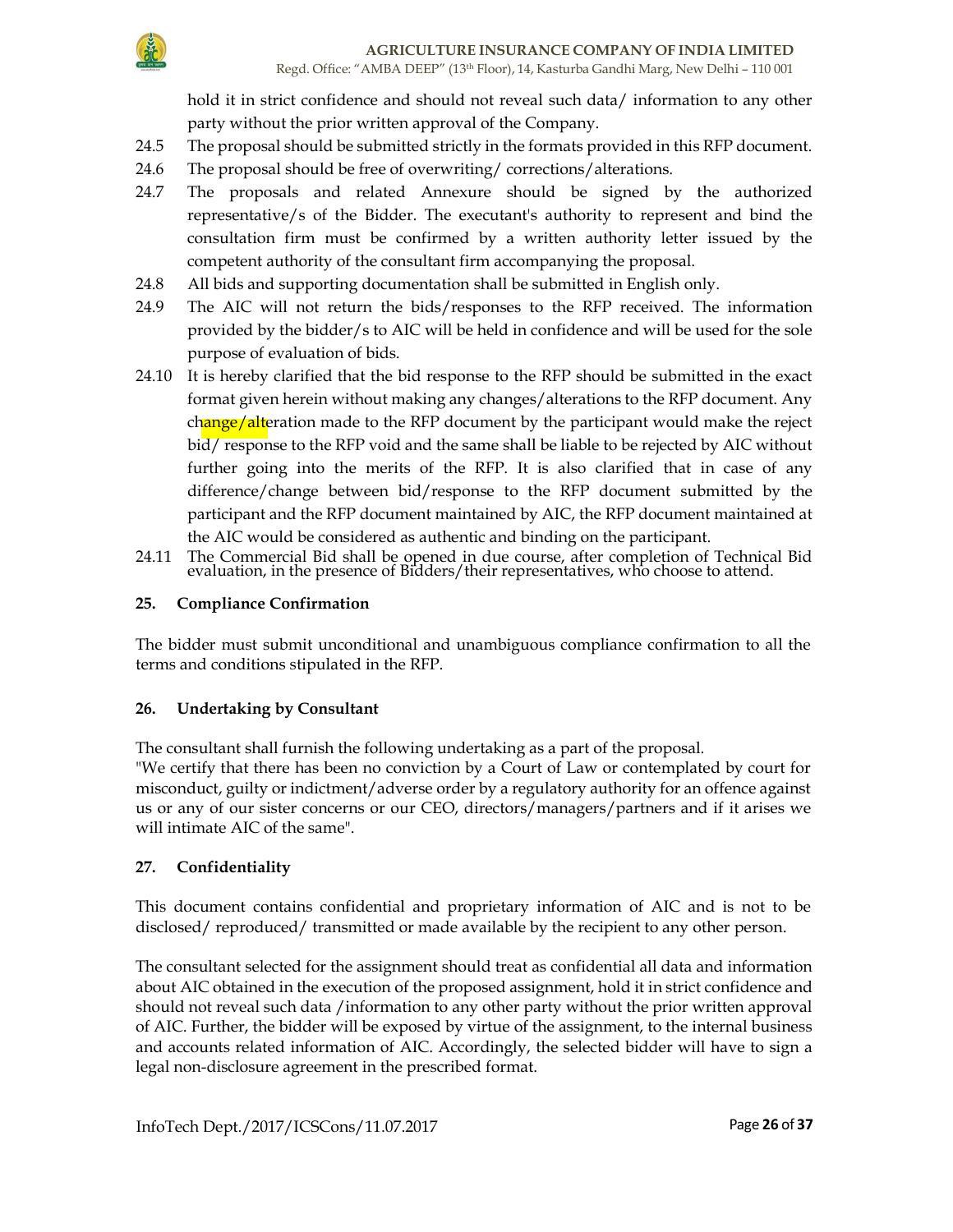### 28. Indemnity

- 28.1 The bidder agrees to indemnify and keep indemnified, defend and hold harmless AIC and its officers, directors, employees and agents from and against any and all losses, liabilities, claims, obligations, costs, expenses (including, without litigation, reasonable attorney's fees), arising before or after completion Consultant for Information and Cyber Security Guidelines, which result from, arise in connection with or are related in any way to claims by third parties/ regulators, arising out of or in connection with.
- 28.2 The bidder's breach of any of the terms and conditions, representations, warranties specified in the agreement/contract; infringement of Intellectual Property Rights (IPR) of AIC, acts or omissions of, negligence, or misconduct by the bidder; or its professionals, representatives, agents, security analysts, consultants and advisors;
- 28.3 For the purpose of the contract/agreement, the bidder shall include the bidder, its personnel, employees, consultants and/or other authorized persons.
- 28.4 In no event shall the bidder be liable for claims arising from or in connection with the sole negligence or misconduct of the party seeking indemnification.

The responsibility to indemnify set forth in this clause shall survive the termination of this agreement for any reason with regard to any indemnity claims arising in relation to the performance hereof

### 29. Termination of Agreement

A suitable clause for termination by giving notice will be incorporated in the final agreement.

The agreement may be cancelled at the Company's discretion on account of following or without assigning any reason:

- a) On refusal to take up the allotted assignment.
- b) If the firm stands dissolved /reconstituted and the name/ style of the firm is changed.
- c) On not abiding by the terms and conditions stipulated in the agreement.
- d) If the performance of the firm is not found satisfactory (viewed as such by the Company's appropriate authority).
- e) Any other reason at the discretion of the Company.

In addition to the cancellation of order, AIC reserves the right to appropriate the damages from the Bank guarantee given by the bidder.

#### 30. Miscellaneous Terms

#### 30.1 Publicity

Any publicity by the bidder in which the name of AIC is to be used should be done only with the explicitly written permission of AIC.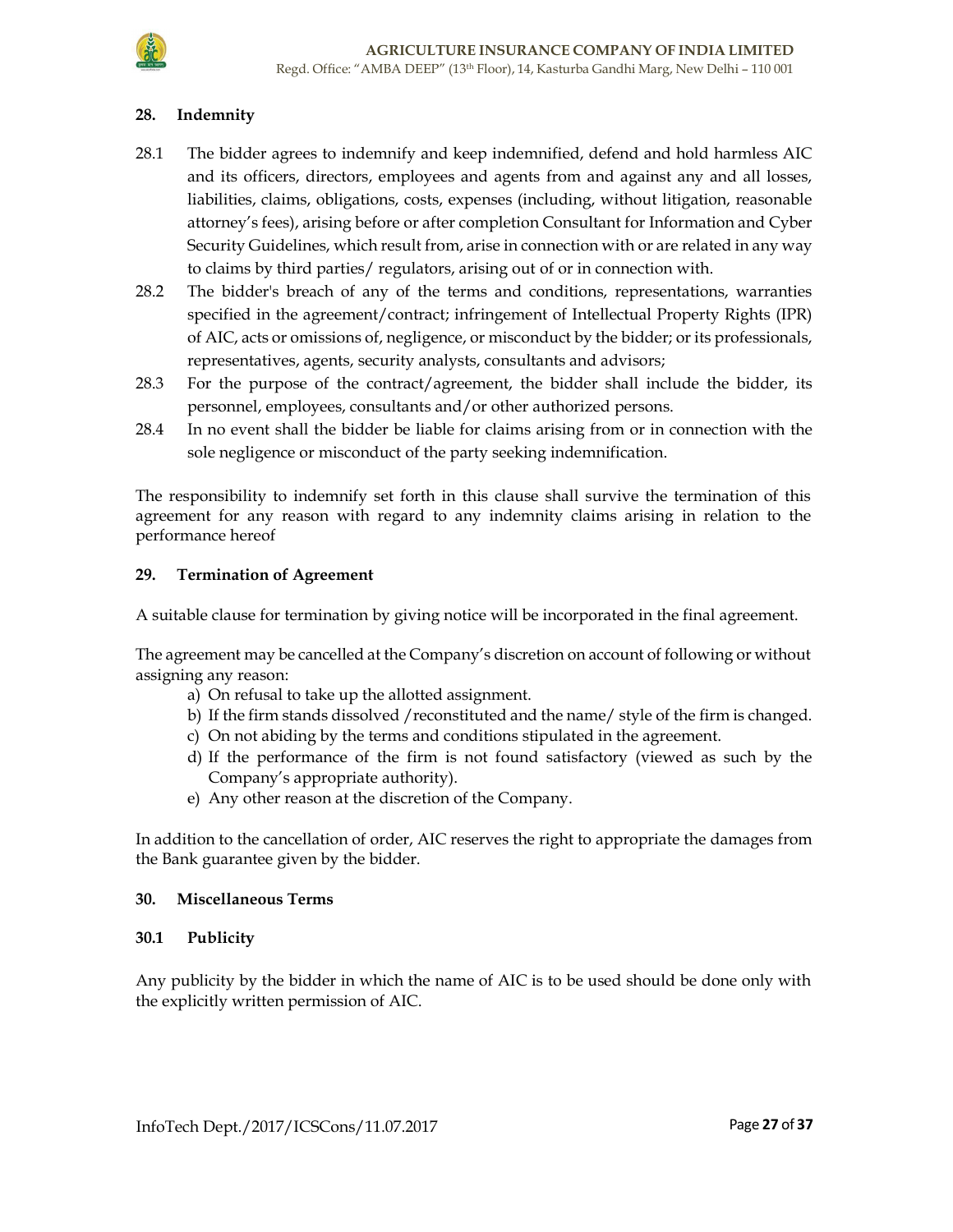

### 30.2 Force Majeure

The bidder shall not be liable for forfeiture of its performance security, liquidated damages or termination for default, if and to the extent that its delay in performance or other failure to perform its obligations under the contract is the result of an event of Force Majeure. For purposes of this Clause, "Force Majeure" means an event beyond the control of the bidder and not involving the bidder's fault or negligence and not foreseeable. Such events may include, but are not limited to, Acts of God or of public enemy, acts of Government of India in their sovereign capacity, acts of war.

If a Force Majeure situation arises, the bidder shall promptly notify AIC in writing of such conditions and the cause thereof within twenty-one calendar days. Unless otherwise directed by AIC in writing, the bidder shall continue to perform its obligations under the Contract as far as it is reasonably practical, and shall seek all reasonable alternative means for performance not prevented by the Force Majeure event.

### 30.3 Resolution of Disputes

AIC and the bidder shall make every effort to resolve amicably, by direct informal negotiation, any disagreement or dispute arising between them under or in connection with the contract. If after thirty days from the commencement of such informal negotiations, AIC and the bidder are unable to resolve amicably a contract dispute; either party may require that the dispute be referred for resolution by formal arbitration.

All questions, disputes or differences arising under and out of, or in connection with the contract, shall be referred to two arbitrators: one arbitrator to be nominated by AIC and the other to be nominated by the bidder. In the case of the said arbitrators not agreeing, then the matter will be referred to an umpire to be appointed by the arbitrators in writing before proceeding with the reference. The award of the arbitrators, and in the event of their not agreeing, the award of the Umpire appointed by them shall be final and binding on the parties. The Arbitration and Reconciliation Act 1996 as amended by Act of 2015 shall apply to the arbitration proceedings and the venue & jurisdiction of the arbitration shall be New Delhi.

#### 30.4 Governing Language

The contract shall be written in English. All correspondence and other documents pertaining to contract that are exchanged between the parties shall be written in English.

#### 30.5 Governing Law/Jurisdiction

The Agreement / Contract shall be governed by and construed in accordance with the laws in India and shall be subject to the exclusive jurisdiction of the Courts of New Delhi.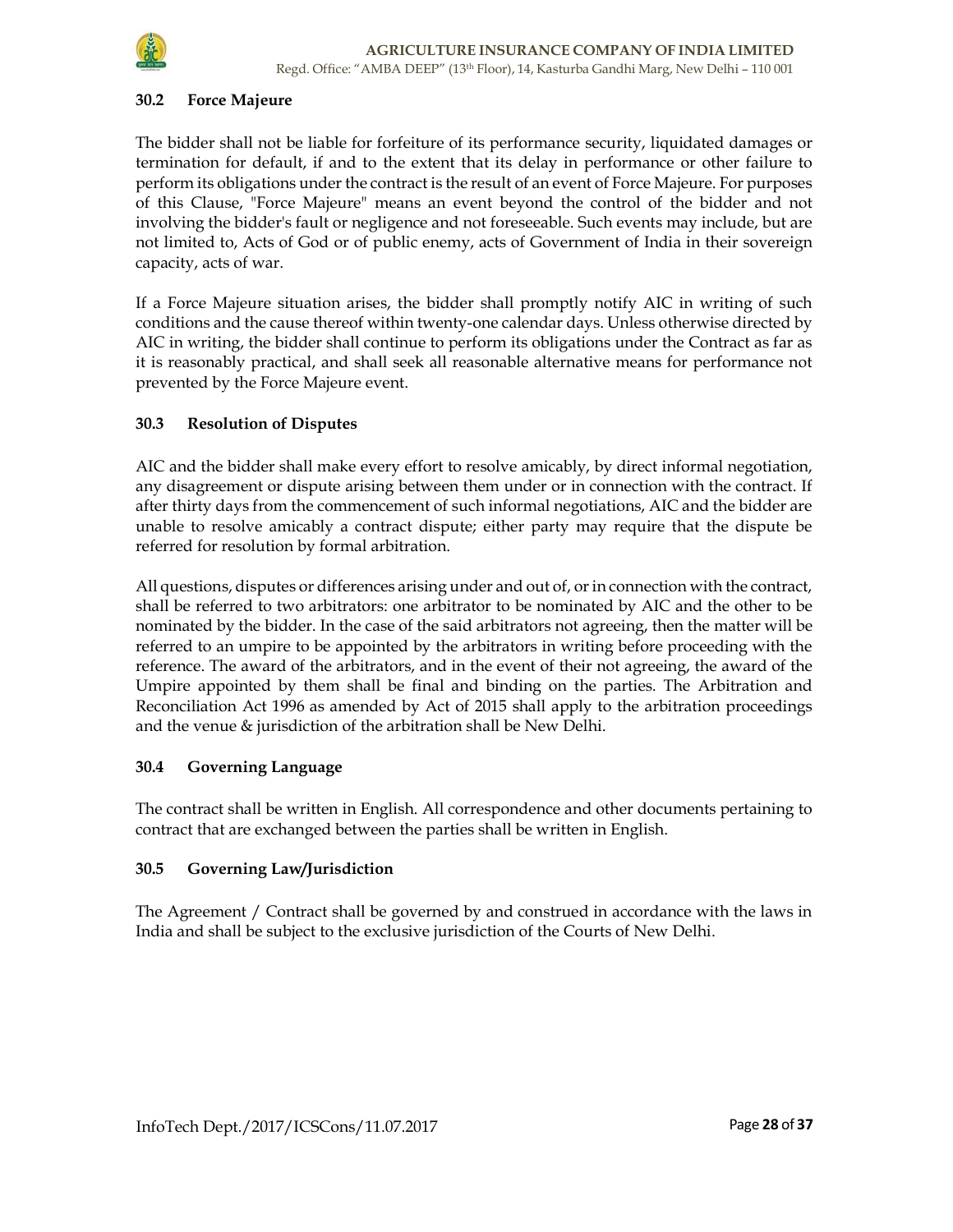

AGRICULTURE INSURANCE COMPANY OF INDIA LIMITED Regd. Office: "AMBA DEEP" (13th Floor), 14, Kasturba Gandhi Marg, New Delhi – 110 001

### (Letter to the Company on the Consultant's letterhead)

Annexure: A (Covering letter of Technical offer)

Date:

To, Deputy General Manager Infotech Department Agriculture Insurance Company of India Limited 13th Floor, AMBA DEEP Building, 14, Kasturba Gandhi Marg, New Delhi – 110 001

Dear Sir,

# Sub: RFP for ENGAGEMENT OF CONSULTANT FOR INFORMATION AND CYBER SECURITY GUIDELINES

With reference to the above RFP, having examined and understood the instructions, terms and conditions forming part of the RFP, we hereby enclose our offer to provide our services for consultant for consulting in Information and Cyber Security posture of AIC (on basis guidelines issues by IRDAI) as detailed in your above referred RFP. We agree to all the terms and conditions mentioned in the RFP. We hereby submit our Technical Offer in a sealed envelope. The offer shall be binding on us up to 120 days and subject to the modifications resulting from contract negotiations.

Yours faithfully,

Name

Designation,

Contact No.

Seal of the firm/Company

Encl: Technical Offer in sealed envelope.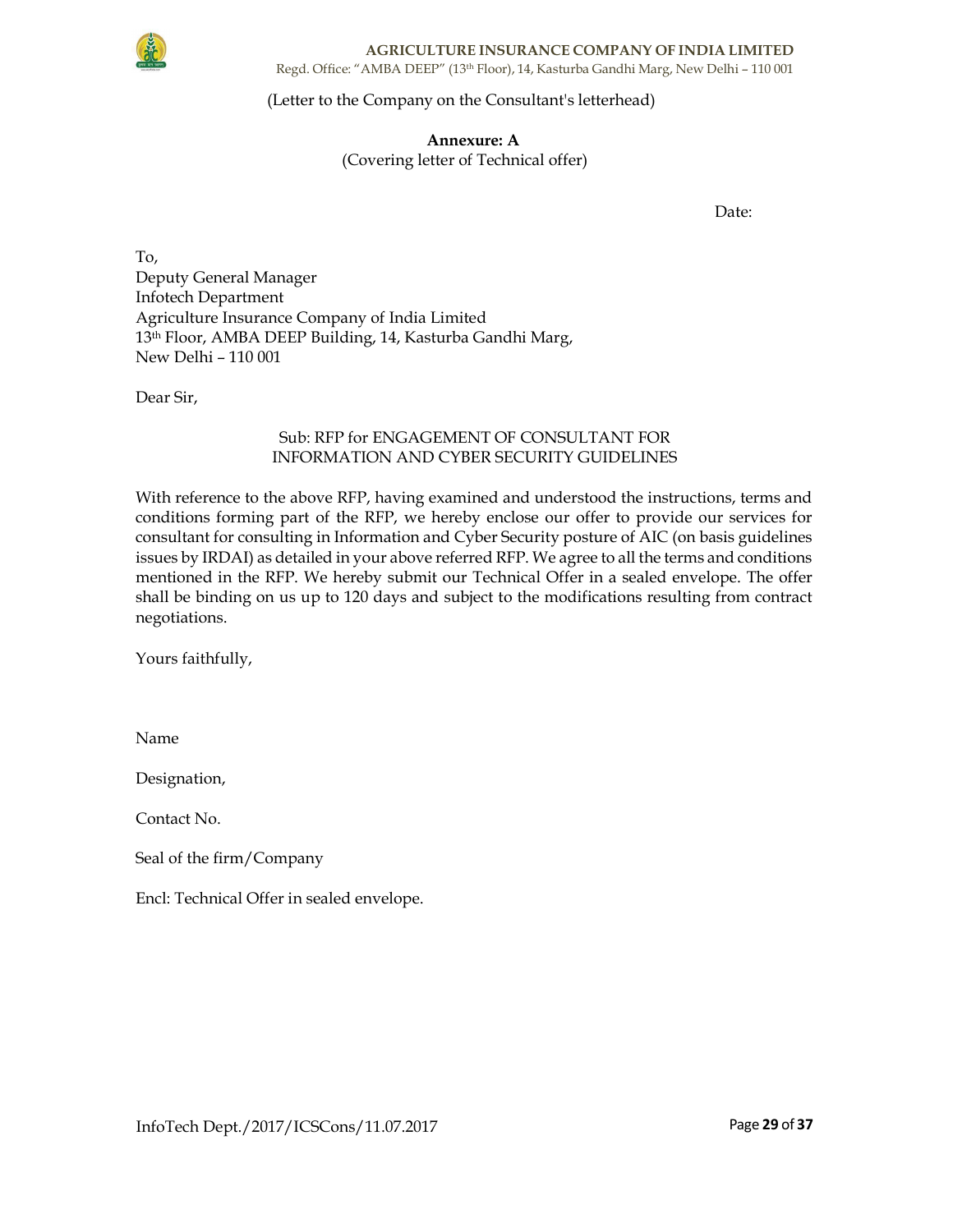

#### Annexure: B PROPOSAL FORM

(To be included in Technical Proposal Envelope)

Dear Sir, "RFP for Engagement of Consultant for INFORMATION AND CYBER SECURITY GUIDELINES"

Reference Number RFP InfoTech Dept./2017/ICSCons/11.07.2017

Having examined the RFP Document, we, the undersigned, offer our services to provide consultancy services for consultant for consulting in Information and Cyber Security posture of AIC (on basis guidelines issues by IRDAI) in the Company in conformity with the requirements mentioned in said RFP documents.

We undertake, if our bid/Proposal is accepted, to carry out the work as per the scope of work, deliverables and in accordance with the time frames specified in the RFP document as well as on the payment terms mentioned therein.

We confirm that the information submitted by us in our Bid/Proposal is true and correct. We agree to abide by the Bid/ Proposal.

We hereby acknowledge and unconditionally accept that AIC may on its absolute discretion apply whatever criteria deemed appropriate in short listing and selection of the consultants.

We declare that we have not made any alterations/changes whatsoever in the RFP document and we are fully aware that in the event of any change, the RFP document maintained at AIC will be treated as authentic and binding and the Bid/Proposal submitted by us will be liable to be rejected by AIC in the event of any alteration made in the RFP document.

We certify that there has been no conviction by a Court of Law or contemplated by court for misconduct, guilty or indictment/adverse order by a regulatory authority for an offence against us or any of our sister's concern or our CEO, Directors/ Managers/ Employees and if it arises we will intimate AIC of the same.

We undertake that, in competing for and, if the award is made to us, in executing the above contract, we will strictly observe the laws against fraud and corruption in force in India namely "Prevention of Corruption Act, 1988".

We understand that you are not bound to accept the lowest, or any other Proposal, you may receive.

| Dated this | day of | 2017 |
|------------|--------|------|
|------------|--------|------|

(Signature) (In the capacity of) (In the capacity of)

| Duly authorized to sign Proposal for and on behalf of |  |  | (name) |  |
|-------------------------------------------------------|--|--|--------|--|
|                                                       |  |  |        |  |

InfoTech Dept./2017/ICSCons/11.07.2017 Page 30 of 37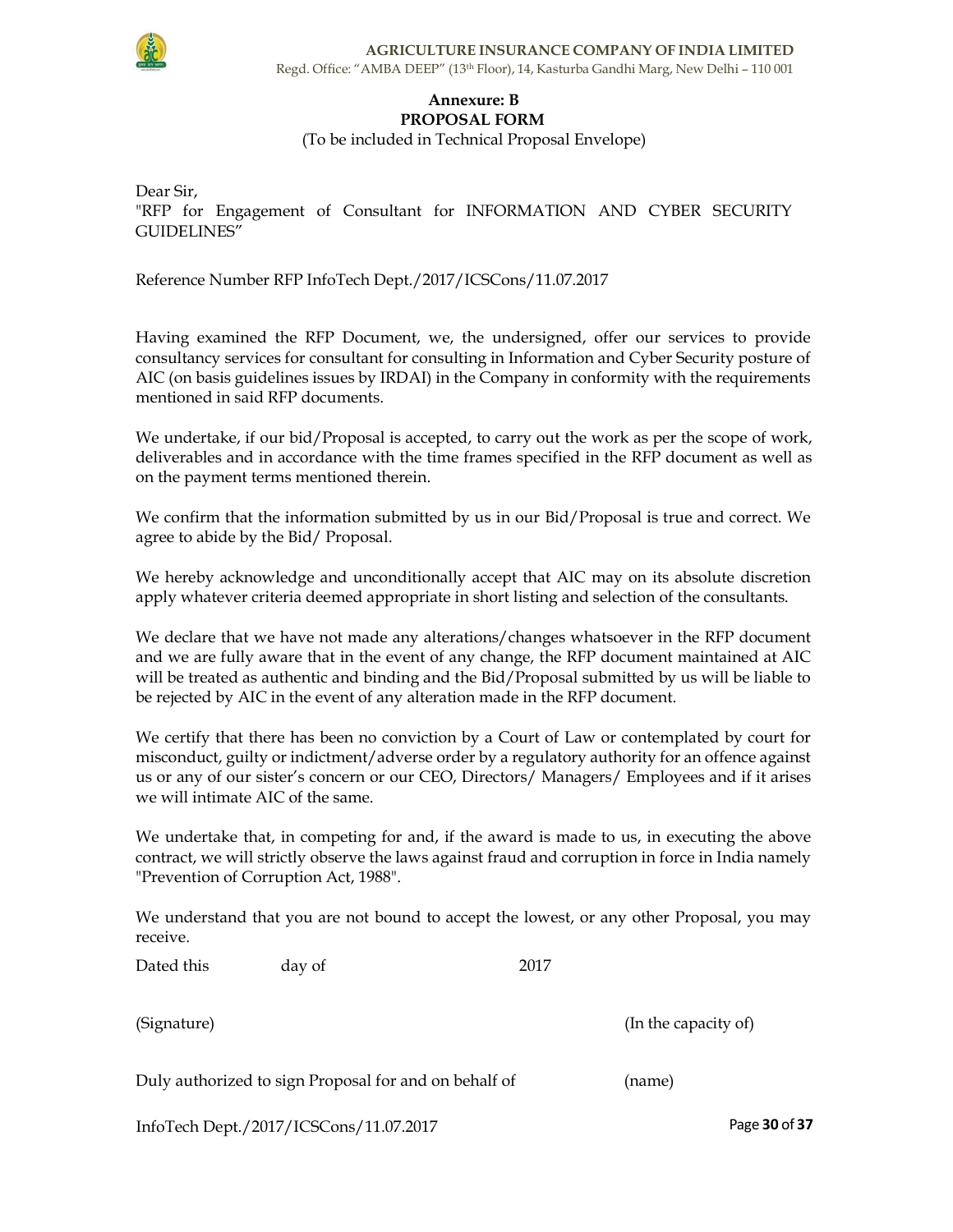

# Annexure C TECHNICAL BID Request for Proposal

"RFP for Engagement of Consultant for INFORMATION AND CYBER SECURITY GUIDELINES

Reference Number RFP InfoTech Dept./2017/ICSCons/11.07.2017

| Particulars                             | Details to be furnished for | Details of Enclosures to |
|-----------------------------------------|-----------------------------|--------------------------|
|                                         | the particulars             | be submitted             |
| Name of the Firm/Company                |                             |                          |
| Address of Registered Office            |                             |                          |
| Country of Incorporation                |                             |                          |
| Date of incorporation of the            |                             |                          |
| firm and Registration Number            |                             |                          |
| Telephone/Mobile and fax Number         |                             |                          |
| E mail address                          |                             |                          |
| Number of Consultants<br>with           |                             |                          |
| <b>ISO</b><br>qualifications such<br>as |                             |                          |
| 27001:2013<br>Lead<br>Auditors/         |                             |                          |
| Implementer                             |                             |                          |
| Number of<br>Consultants<br>with        |                             |                          |
| qualifications<br>such<br>as            |                             |                          |
| CISA/CISSP/CEH<br>Certified             |                             |                          |
| professionals as employees.             |                             |                          |
| Name and Designation of the             |                             |                          |
| authorized<br>make<br>person<br>to      |                             |                          |
| commitments to the Company:             |                             |                          |
| Name                                    |                             |                          |
| Designation                             |                             |                          |
| Contact No                              |                             |                          |
| Fax No                                  |                             |                          |
| Mobile No                               |                             |                          |
| Email ID                                |                             |                          |
| Presence and locations of offices in    |                             |                          |
| India                                   |                             |                          |
| Experience in offering Information      |                             |                          |
| Security Services such as Security      |                             |                          |
| assessment,<br>defining<br>security     |                             |                          |
| policies procedures & baselines,        |                             |                          |
| Gap assessment as per international     |                             |                          |
| standards, Risk Assessment,             |                             |                          |
| security consulting assignments to      |                             |                          |
| Companies in India. The<br><b>BFSI</b>  |                             |                          |
| relevant document /<br>certificate      |                             |                          |
| should be enclosed.                     |                             |                          |
| Number of Ongoing engagements           |                             |                          |
| with Insurance organization in          |                             |                          |
| conducting information and cyber        |                             |                          |

 $\bar{\mathbf{r}}$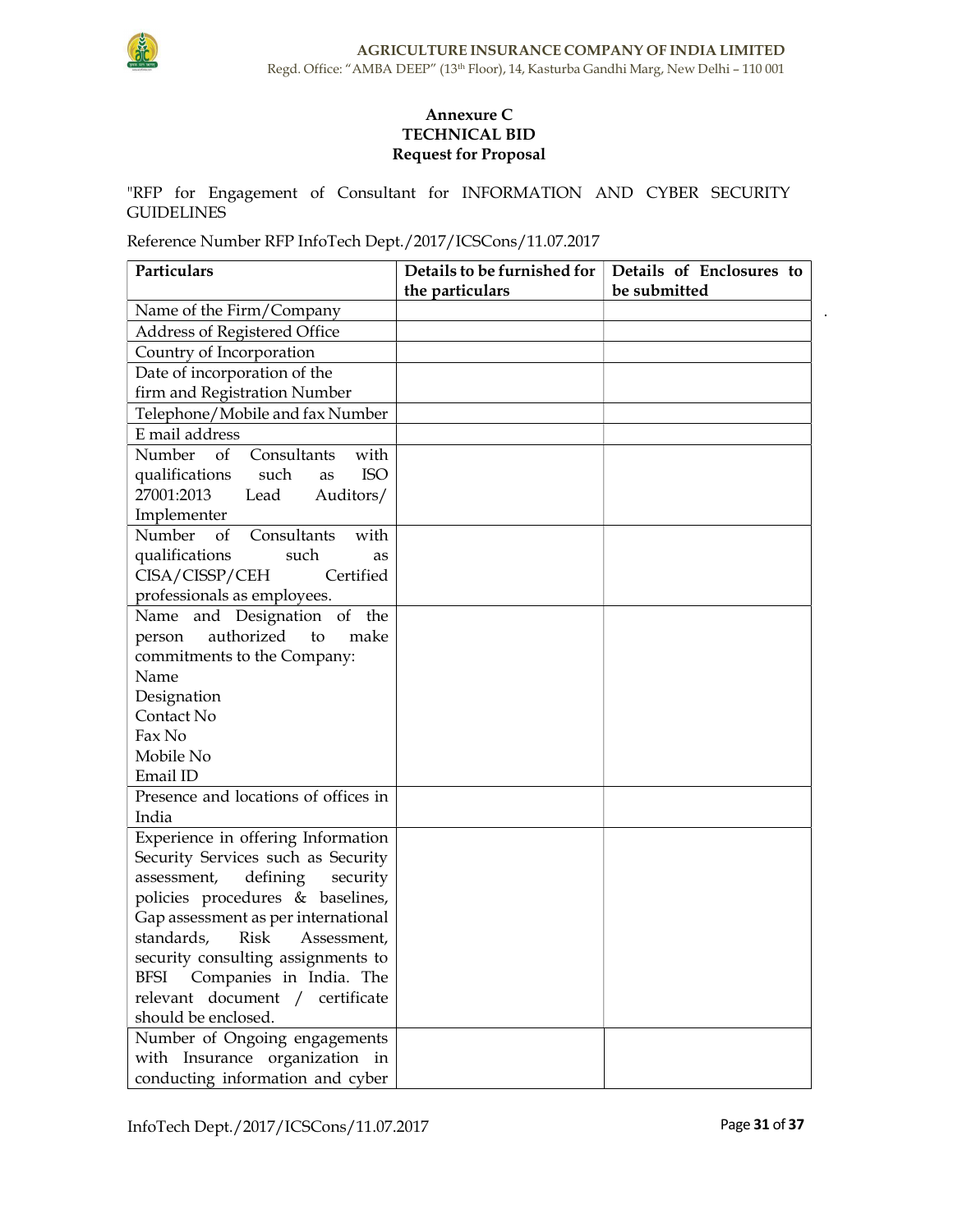

Regd. Office: "AMBA DEEP" (13th Floor), 14, Kasturba Gandhi Marg, New Delhi – 110 001

| security assessments as per IRDAI       |                  |  |
|-----------------------------------------|------------------|--|
| guidelines The relevant document /      |                  |  |
| certificate should be enclosed.         |                  |  |
| Details of the similar works            |                  |  |
| completed/under execution with          |                  |  |
| the name and location of the client     |                  |  |
| and number of their branches.           |                  |  |
| Nature of Type of project,              |                  |  |
| Delivered/ rendered,<br><b>Services</b> |                  |  |
| scope of the services provided,         |                  |  |
| value/cost of the project and           |                  |  |
| duration of the project.                |                  |  |
| Contract Details from at least 1 PSU    |                  |  |
| clients in BFSI domain with address     |                  |  |
| and phone numbers                       |                  |  |
| Net Worth as on 31.03.2016              |                  |  |
| Turnover of last 3 FY.                  |                  |  |
| 2013-14                                 |                  |  |
| 2014-15                                 |                  |  |
| 2015-16                                 |                  |  |
| address<br>Name,<br>and<br>account      |                  |  |
| Number of Bidder's banker               |                  |  |
| Details of Bid amount paid              |                  |  |
| through D.D. No.<br>dated Bank/         |                  |  |
| Drawn on Branch Amount - Rs.            |                  |  |
| PAN <sub>NO</sub>                       |                  |  |
| VAT NO                                  |                  |  |
| <b>SALES TAX NO</b>                     |                  |  |
| <b>SERVICE TAX REGN NO</b>              |                  |  |
| References of at least 5 major clients  | Name             |  |
|                                         | Address          |  |
|                                         | Contact Phone No |  |
|                                         | Email ID         |  |
| Any other information considered        |                  |  |
| relevant.                               |                  |  |

(Please attach separate sheets if space is not sufficient in any row)

Dated This ----------------------day of -----------------2017

(Signature) (In the capacity of)

Duly Authorised to sign proposal for and behalf of -----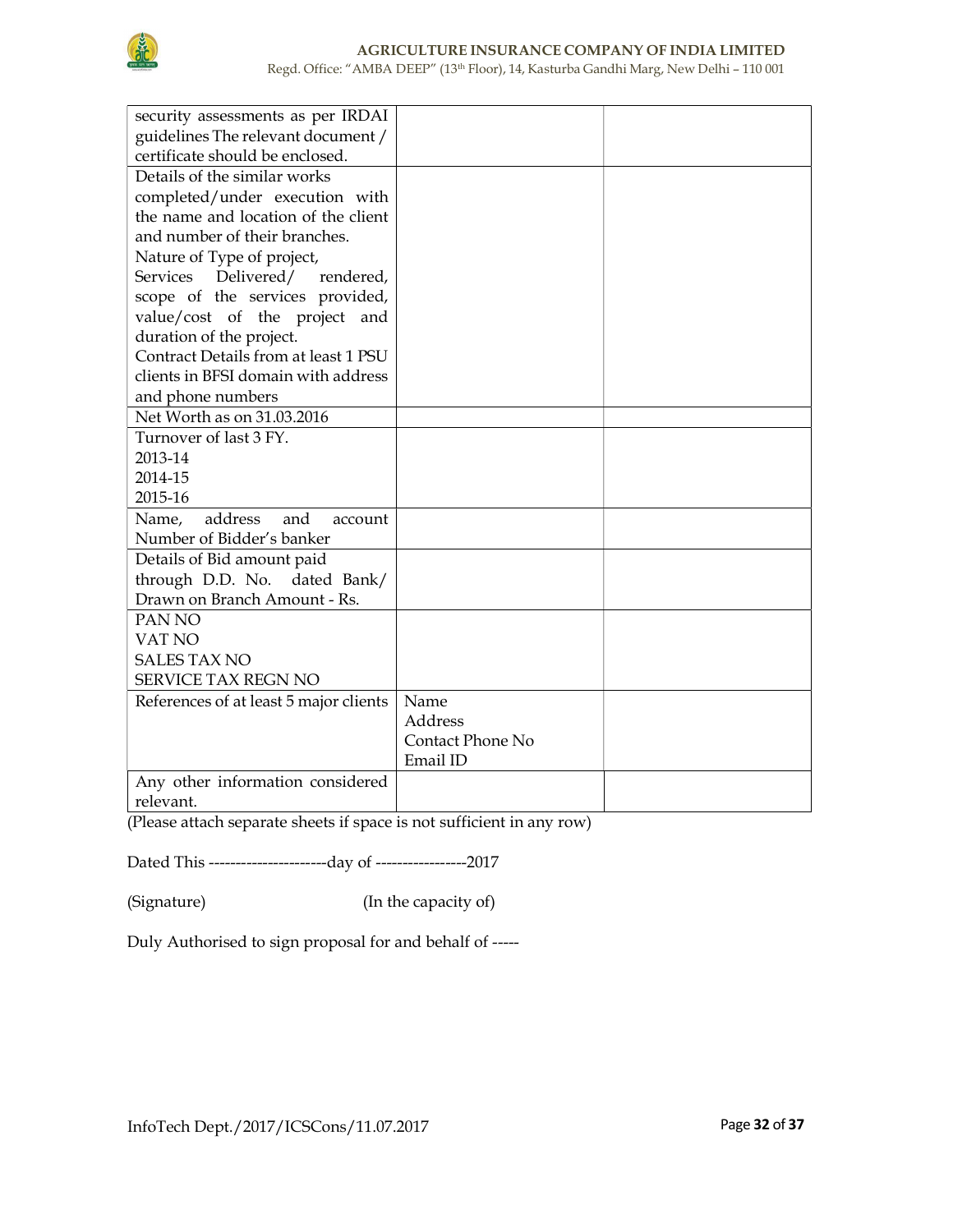

# Annexure D (To be furnished in the Company's letter head) Commercial Offer (To be submitted in sealed envelope)

Date:

To, Deputy General Manager Infotech Department Agriculture Insurance Company of India Limited 13th Floor, AMBA DEEP Building, 14, Kasturba Gandhi Marg, New Delhi – 110 001

Dear Sir/Madam,

We the undersigned offer to provide our Consultancy services in INFORMATION AND CYBER SECURITY GUIDELINES in accordance with your RFP dated \_\_\_\_\_\_\_\_\_\_\_\_\_\_\_\_. Our Commercial Offer is for the sum of Rs. \_\_\_\_\_\_\_\_\_\_\_\_\_\_ (amount in words and figures). The amount is exclusive of all taxes.

Our Commercial offer shall be binding upon us and the same is also subject to modification resulting from contract negotiations, up to expiration of the validity period 90 days of the proposal.

For the purpose of L-1 commercial evaluation only the total Bid amount will apply.

Yours faithfully,

(Name & designation, seal of the firm)

Encl: Commercial offer in sealed envelope.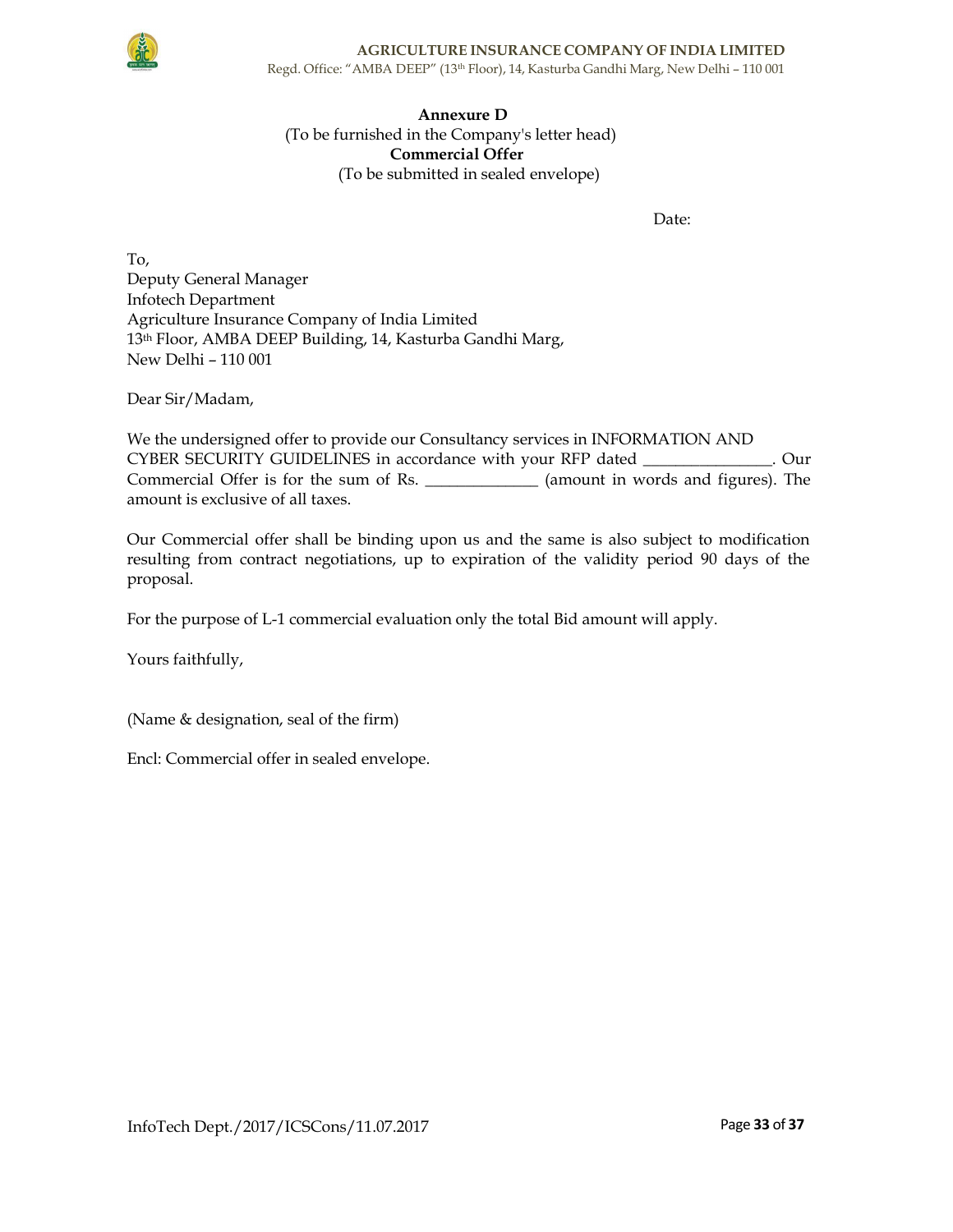

# Annexure E COMMERCIAL BID

(To be included in Commercial Proposal Envelope)

Dear Sir,

# Request for Proposal

"RFP for Engagement of Consultant for Information And Cyber Security Guidelines".

Reference Number RFP InfoTech Dept./2017/ICSCons/11.07.2017

In terms of the above-mentioned RFP document we submit herewith the commercial bid (fees) for the assignment proposed by AIC as Consultant.  $Total amount in  $R_0$  (exductive of all  $two$ )$ 

|                          |                         |                 |           | Total amount in Ks. (exclusive of all taxes) |
|--------------------------|-------------------------|-----------------|-----------|----------------------------------------------|
| S. No.                   | Activity                | No. of Man Days | Unit Rate | Total Cost (Rs.)                             |
|                          |                         |                 |           |                                              |
|                          |                         |                 |           |                                              |
|                          |                         |                 |           |                                              |
|                          |                         |                 |           |                                              |
|                          |                         |                 |           |                                              |
|                          |                         |                 |           |                                              |
| Total Amount (in figure) |                         |                 |           |                                              |
|                          | Total Amount (in words) |                 |           |                                              |

For the purpose of L-1 commercial evaluation only the total Bid amount will apply.

Note: All applicable taxes at the time of payment shall also be reimbursed by AIC.

Terms and Conditions –

- 1) The above quoted fee is for all the phases as laid out in RFP.
- 2) We undertake to deliver all the deliverables as in RFP document.
- 3) AIC will deduct tax (TDS) while releasing payment, as applicable in law.
- 4) In case of any necessary outstation visits, as approved by the Company, the travel, boarding, lodging and other incidental expenses would be reimbursed to us at actuals, subject to AIC norms (Manager Cadre).

| Dated this | day of | 2017. |
|------------|--------|-------|
|------------|--------|-------|

| (Signature) |
|-------------|
|             |

(Signature) (In the capacity of)

Duly authorized to sign Proposal for and on behalf of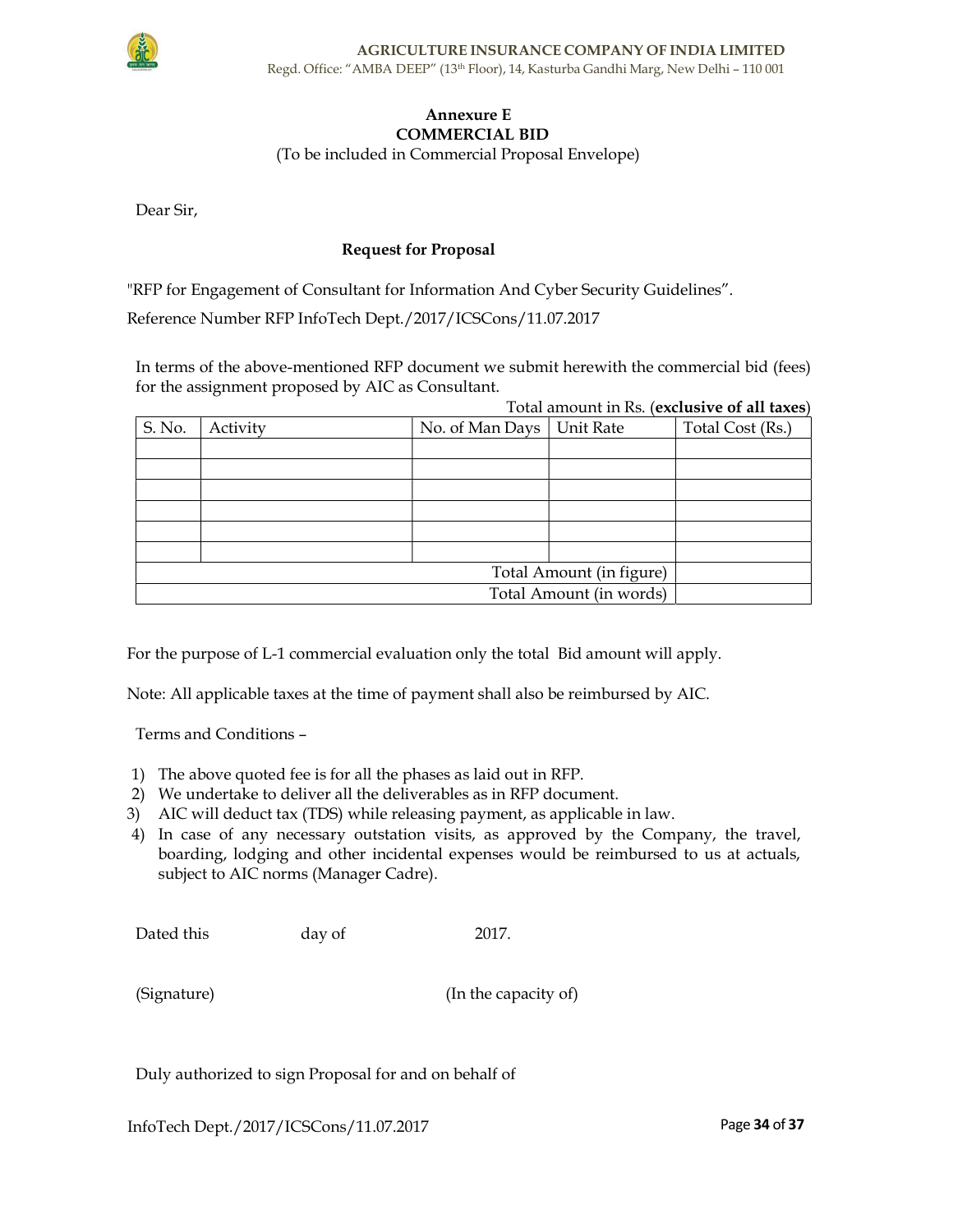

# Annexure F

### Undertaking from the Bidder on their Company's letter head

We (and our employees and agents) shall not, unless AIC gives permission in writing, disclose any part or whole of this RFP document, of the proposal, and/or contract, or any specification, plan, drawing, pattern, sample or information furnished by the Company (including the users), in connection therewith to any person other than a person employed by the bidder in the performance of the proposal and/or contract. Disclosure to any such employed person shall be made in confidence and shall extend only as far as may be necessary for purposes of such performance. The employees engaged by us will maintain strict confidentiality.

We (and our employees and agents) shall not without prior written consent from the Company make use of any document or information given by the Company, except for purposes of performing the Contract award.

In case of breach, the Company shall take such legal action as deemed fit.

Signature and seal of authorized person

Date:

Place: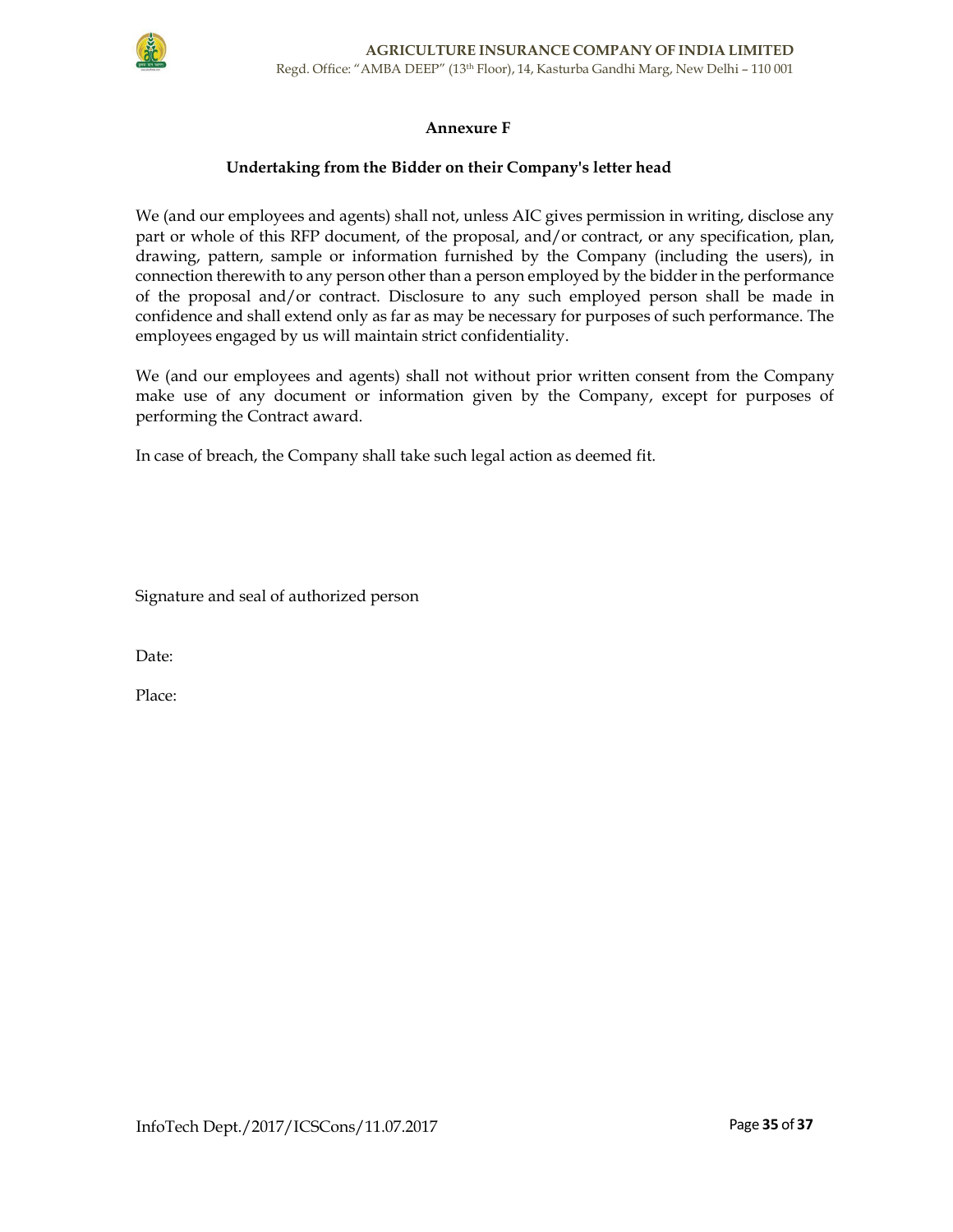# Annexure G

Profile of Partners/Professionals/Employees on firm's payroll:

- S.L. Particulars
- 1. Name of the person
- 2. Office address
- 3. E-mail ID
- 4. Phone number office/Mobile
- 5. Date since working in the Firm
- 6. Professional Qualifications (along with Membership No if applicable)
- 7. Present Designation
- 8. Experience

Self-Attested copies of the relevant certificates should be submitted.

Note – Format is of minimum requirements and is to be compulsorily furnished. Respondents may furnish additional details, if any.

| Dated this  | day of | 2017                 |
|-------------|--------|----------------------|
| (Signature) |        | (In the capacity of) |

Duly authorized to sign Proposal for and on behalf of